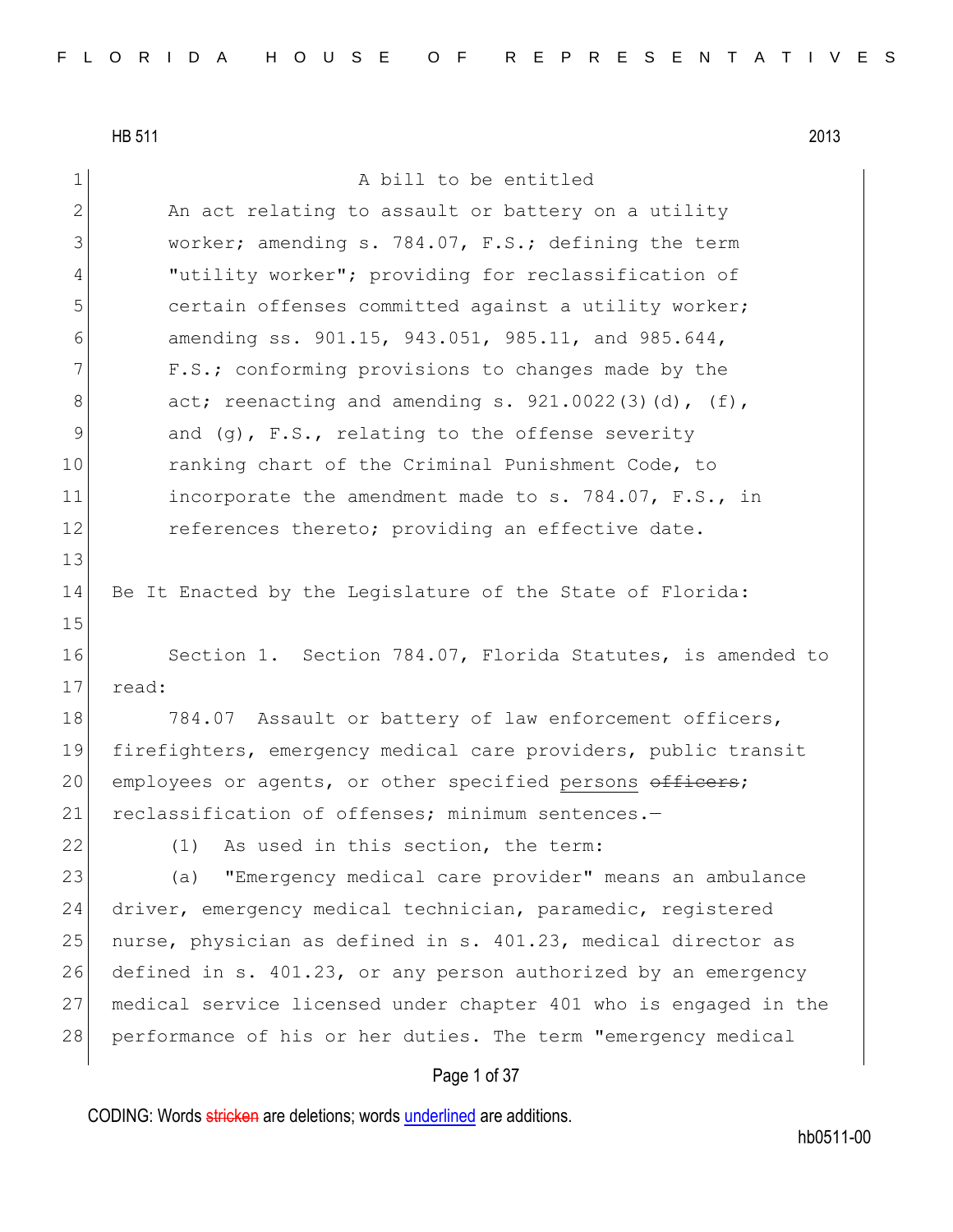care provider" also includes physicians, employees, agents, or volunteers of hospitals as defined in chapter 395, who are employed, under contract, or otherwise authorized by a hospital 32 to perform duties directly associated with the care and treatment rendered by the hospital's emergency department or the 34 security thereof.

35 (b) "Firefighter" means any person employed by any public 36 employer of this state whose duty it is to extinguish fires; to 37 protect life or property; or to enforce municipal, county, and 38 state fire prevention codes, as well as any law pertaining to 39 the prevention and control of fires.

 (c) "Law enforcement explorer" means any person who is a current member of a law enforcement agency's explorer program and who is performing functions other than those required to be performed by sworn law enforcement officers on behalf of a law enforcement agency while under the direct physical supervision 45 of a sworn officer of that agency and wearing a uniform that 46 bears at least one patch that clearly identifies the law 47 enforcement agency that he or she represents.

48 (d) "Law enforcement officer" includes a law enforcement 49 officer, a correctional officer, a correctional probation 50 officer, a part-time law enforcement officer, a part-time 51 correctional officer, an auxiliary law enforcement officer, and 52 an auxiliary correctional officer, as those terms are 53 respectively defined in s. 943.10, and any county probation 54 officer; an employee or agent of the Department of Corrections 55 who supervises or provides services to inmates; an officer of 56 the Parole Commission; a federal law enforcement officer as

## Page 2 of 37

CODING: Words stricken are deletions; words underlined are additions.

hb0511-00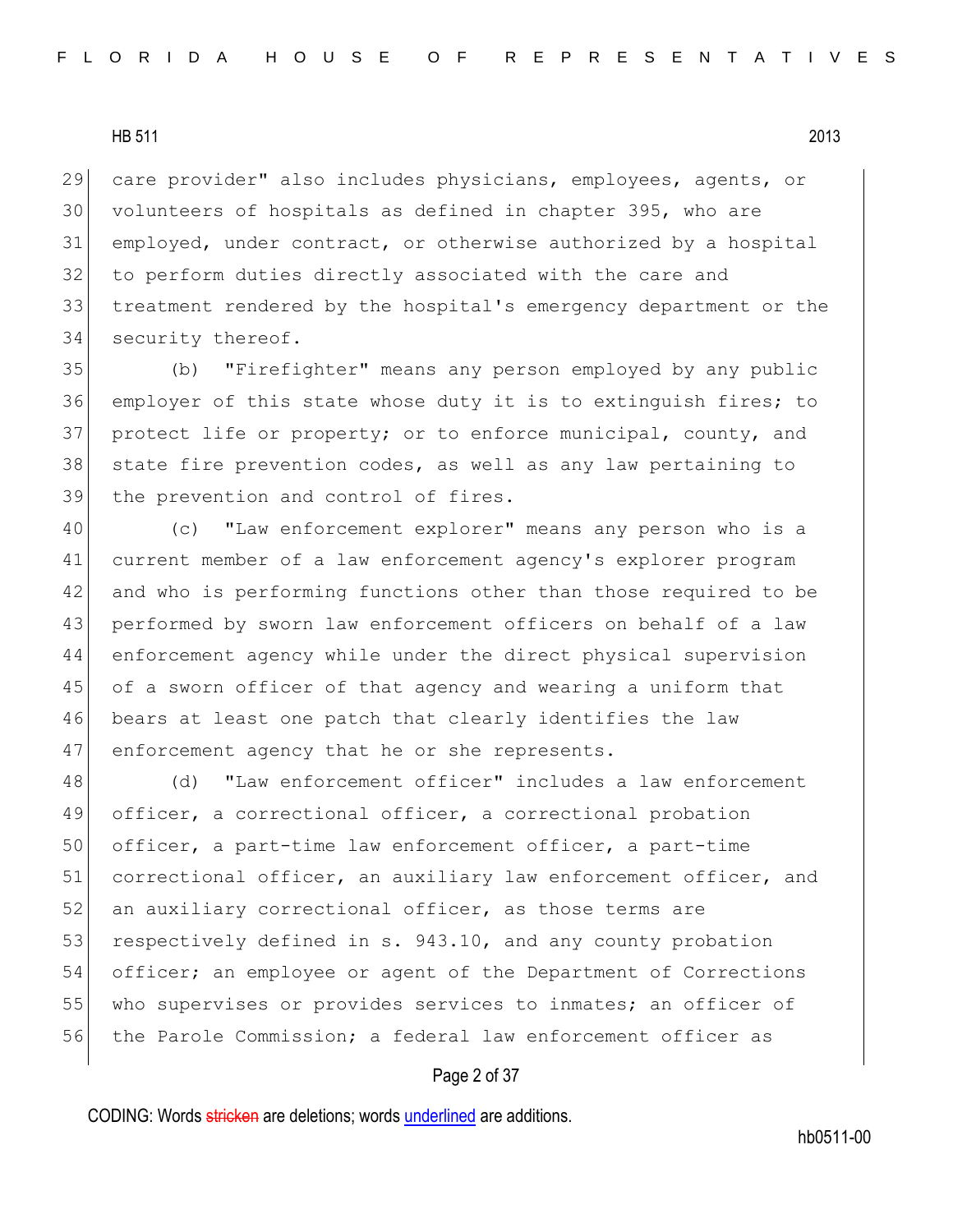57 defined in s. 901.1505; and law enforcement personnel of the 58 Fish and Wildlife Conservation Commission or the Department of 59 Law Enforcement.

60 (e) "Public transit employees or agents" means bus 61 operators, train operators, revenue collectors, security 62 personnel, equipment maintenance personnel, or field 63 supervisors, who are employees or agents of a transit agency as 64 described in s. 812.015(1)(l).

65 (f) "Utility worker" means a person who bears at least one 66 patch or emblem that is visible at all times and that clearly 67 identifies the employing or contracting utility and that clearly 68 identifies the person as a utility worker under contract with or 69 employed by an entity that owns, operates, leases, or controls a 70 plant, property, or facility for the generation, transmission, 71 or furnishing to or for the public of electricity, natural or 72 manufactured gas, water, telephone, or communications service, 73 including two or more utilities rendering joint service.

74 (2) Whenever any person is charged with knowingly 75 committing an assault or battery upon a law enforcement officer, 76 a firefighter, an emergency medical care provider, a traffic 77 accident investigation officer as described in s. 316.640, a 78 nonsworn law enforcement agency employee who is certified as an 79 agency inspector, a blood alcohol analyst, or a breath test 80 operator while such employee is in uniform and engaged in 81 processing, testing, evaluating, analyzing, or transporting a 82 person who is detained or under arrest for DUI, a law 83 enforcement explorer, a traffic infraction enforcement officer 84 as described in s. 316.640, a parking enforcement specialist as

#### Page 3 of 37

CODING: Words stricken are deletions; words underlined are additions.

hb0511-00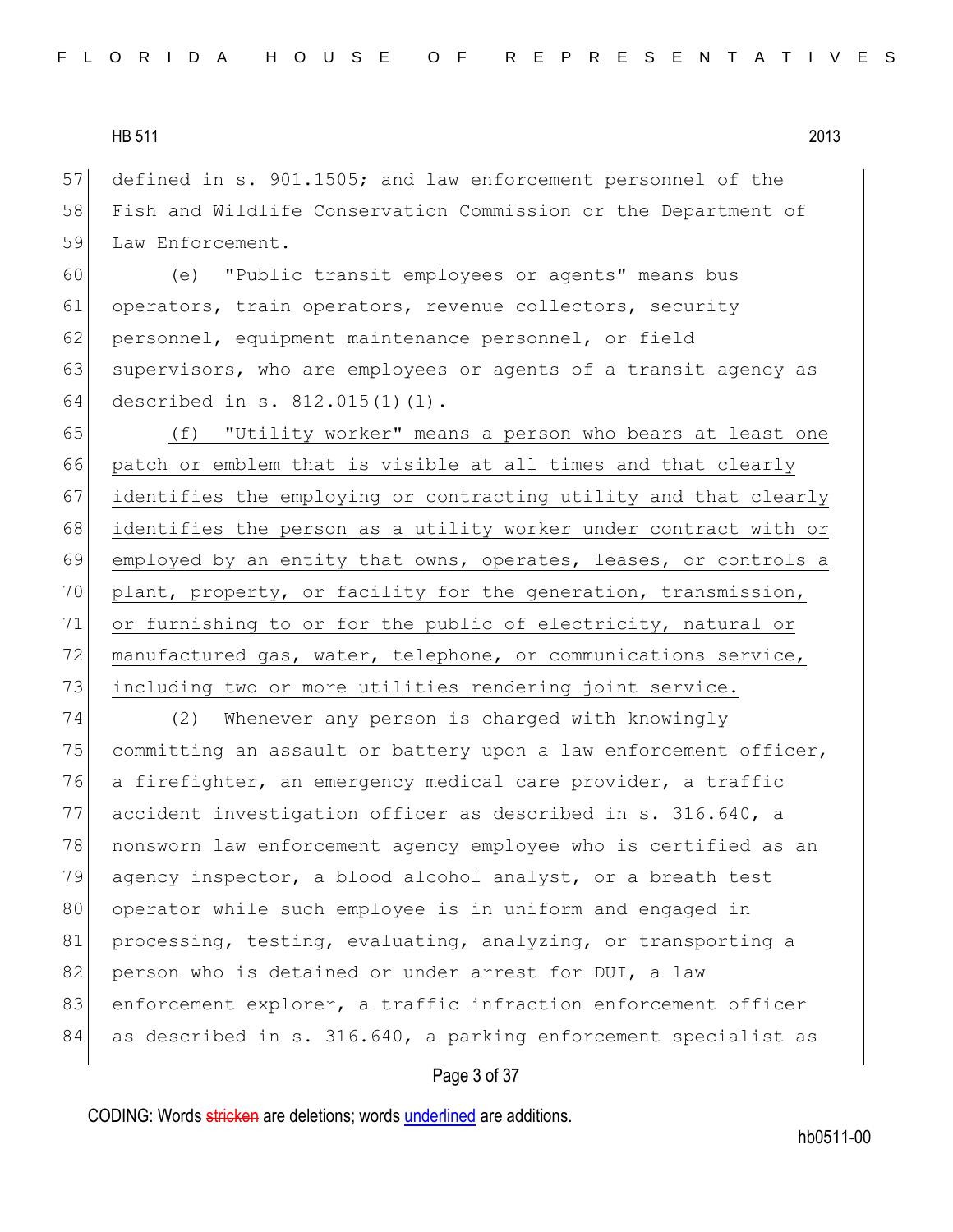85 defined in s. 316.640, a person licensed as a security officer 86 as defined in s. 493.6101 and wearing a uniform that bears at 87 least one patch or emblem that is visible at all times that 88 clearly identifies the employing agency and that clearly 89 identifies the person as a licensed security officer, or a 90 security officer employed by the board of trustees of a 91 community college, or utility worker, while the officer, 92 firefighter, emergency medical care provider, traffic accident 93 investigation officer, traffic infraction enforcement officer, 94 inspector, analyst, operator, law enforcement explorer, parking 95 enforcement specialist, public transit employee or agent,  $\theta$ 96 security officer, or utility worker is engaged in the lawful 97 | performance of his or her duties, the offense for which the 98 person is charged shall be reclassified as follows:

99 (a) In the case of assault, from a misdemeanor of the 100 second degree to a misdemeanor of the first degree.

101 (b) In the case of battery, from a misdemeanor of the 102 first degree to a felony of the third degree.

103 (c) In the case of aggravated assault, from a felony of 104 the third degree to a felony of the second degree. 105 Notwithstanding any other provision of law, any person convicted 106 of aggravated assault upon a law enforcement officer shall be 107 sentenced to a minimum term of imprisonment of 3 years.

108 (d) In the case of aggravated battery, from a felony of 109 the second degree to a felony of the first degree. 110 Notwithstanding any other provision of law, any person convicted 111 of aggravated battery of a law enforcement officer shall be 112 sentenced to a minimum term of imprisonment of 5 years.

## Page 4 of 37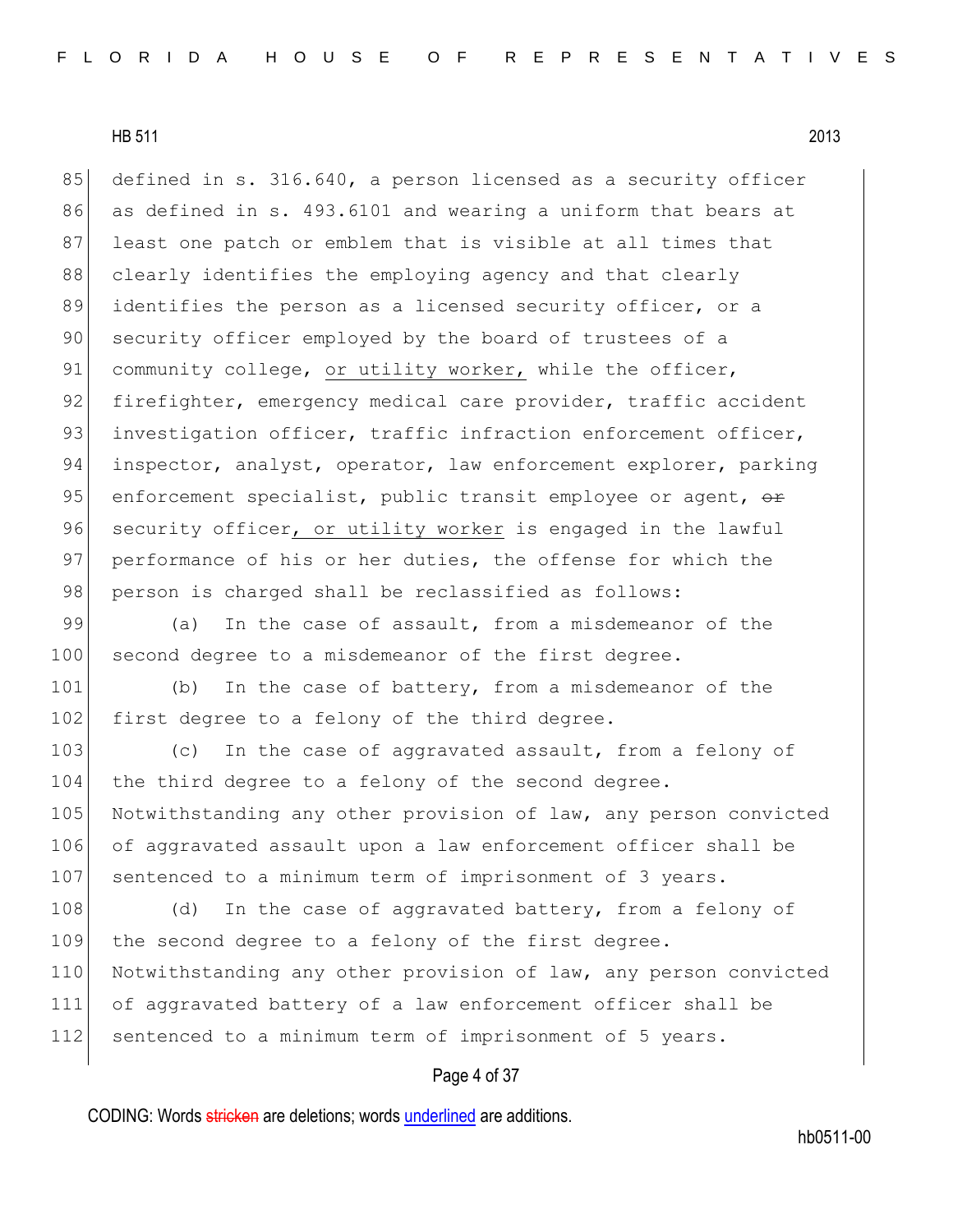123

113 (3) Any person who is convicted of a battery under 114 paragraph (2)(b) and, during the commission of the offense, such 115 person possessed:

116 (a) A "firearm" or "destructive device" as those terms are 117 defined in s. 790.001, shall be sentenced to a minimum term of 118 imprisonment of 3 years.

119 (b) A semiautomatic firearm and its high-capacity 120 detachable box magazine, as defined in s. 775.087(3), or a 121 machine gun as defined in s. 790.001, shall be sentenced to a 122 minimum term of imprisonment of 8 years.

124 Notwithstanding s. 948.01, adjudication of guilt or imposition 125 of sentence shall not be suspended, deferred, or withheld, and 126 the defendant is not eligible for statutory gain-time under s. 127 944.275 or any form of discretionary early release, other than 128 pardon or executive clemency, or conditional medical release 129 under s. 947.149, prior to serving the minimum sentence.

130 Section 2. Subsection (15) of section 901.15, Florida 131 Statutes, is amended to read:

132 901.15 When arrest by officer without warrant is lawful.—A 133 law enforcement officer may arrest a person without a warrant 134 when:

135 (15) There is probable cause to believe that the person 136 has committed assault upon a law enforcement officer, a 137 firefighter, an emergency medical care provider, public transit 138 employees or agents, or other specified persons officers as set 139 forth in s. 784.07 or has committed assault or battery upon any 140 employee of a receiving facility as defined in s. 394.455 who is

#### Page 5 of 37

CODING: Words stricken are deletions; words underlined are additions.

hb0511-00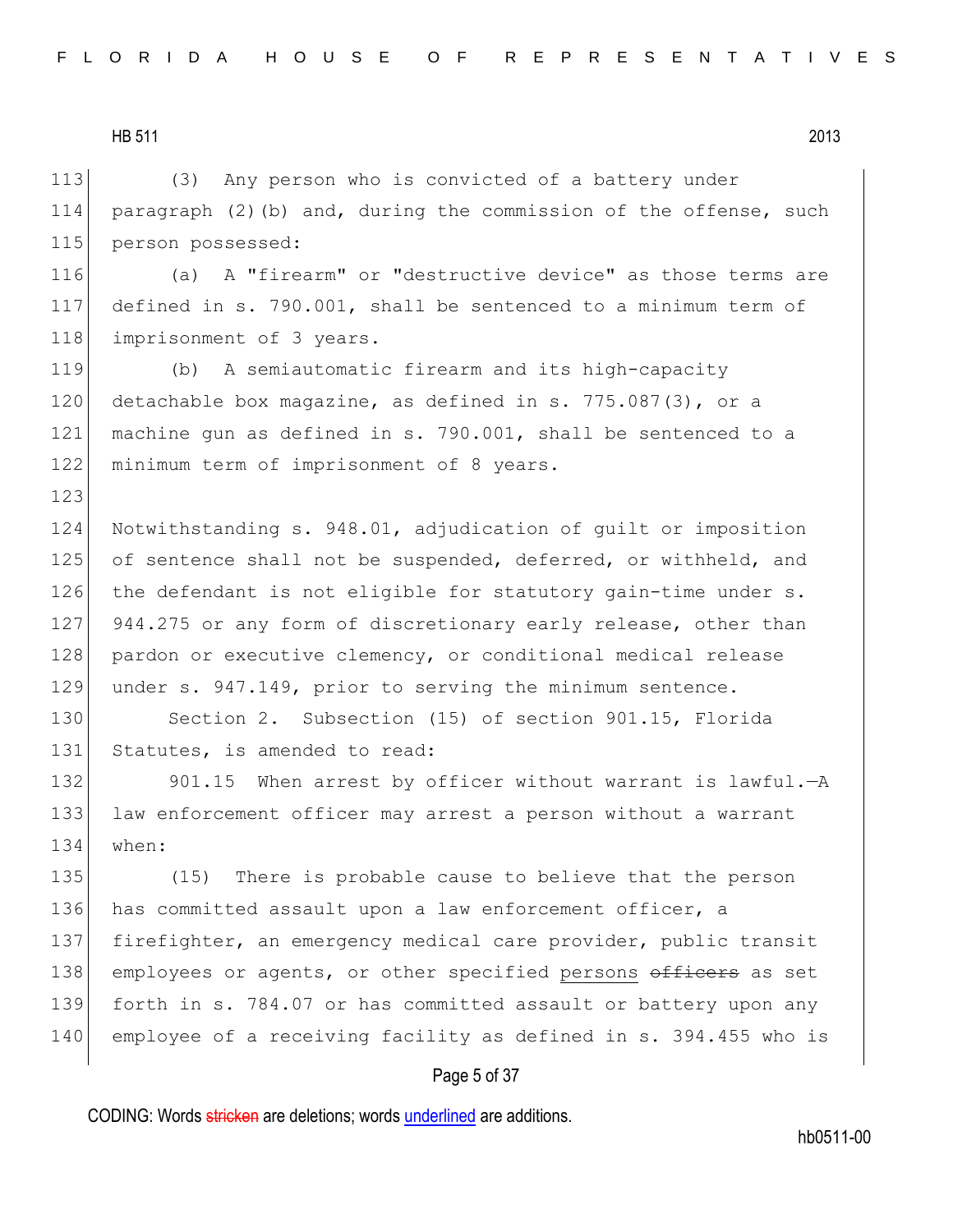HB 511 2013 Page 6 of 37 141 engaged in the lawful performance of his or her duties. 142 Section 3. Paragraph (b) of subsection (3) of section 143 943.051, Florida Statutes, is amended to read: 144 943.051 Criminal justice information; collection and 145 storage; fingerprinting.-146 (3) 147 (b) A minor who is charged with or found to have committed 148 the following offenses shall be fingerprinted and the 149 fingerprints shall be submitted to the department: 150 1. Assault, as defined in s. 784.011. 151  $\vert$  2. Battery, as defined in s. 784.03. 152 3. Carrying a concealed weapon, as defined in s. 153 790.01(1). 154 4. Unlawful use of destructive devices or bombs, as 155 defined in s. 790.1615(1). 156 5. Negligent treatment of children, as defined in former 157 s. 827.05. 158 6. Assault or battery on a law enforcement officer, a 159 firefighter, or other specified persons officers, as defined in 160 s. 784.07 $\left(2\right)$  (a) and (b). 161 7. Open carrying of a weapon, as defined in s. 790.053. 162 8. Exposure of sexual organs, as defined in s. 800.03. 163 9. Unlawful possession of a firearm, as defined in s. 164 790.22(5). 165 10. Petit theft, as defined in s. 812.014(3). 166 11. Cruelty to animals, as defined in s.  $828.12(1)$ . 167 12. Arson, as defined in s. 806.031(1). 168 13. Unlawful possession or discharge of a weapon or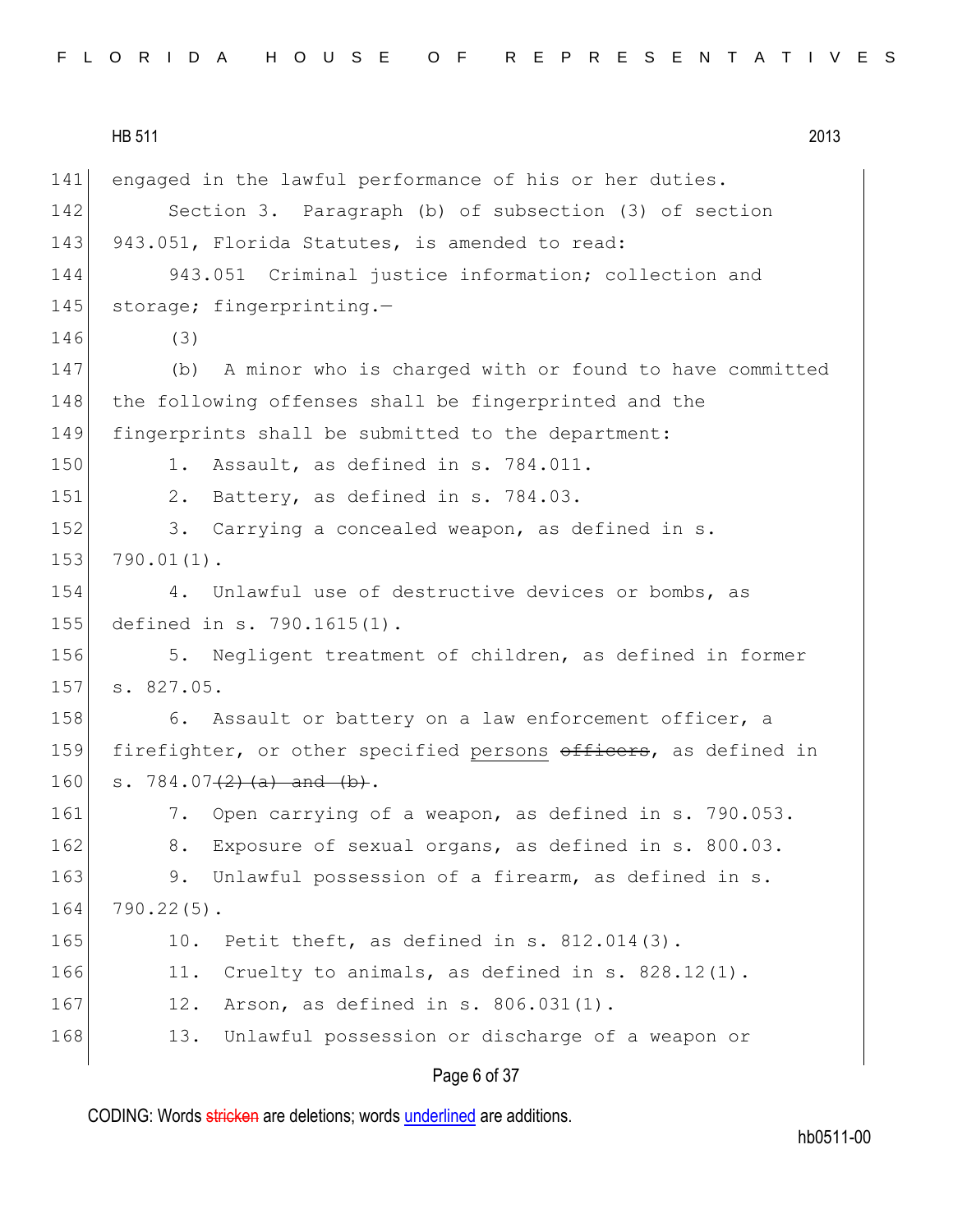|  |  |  |  |  |  |  |  |  |  | FLORIDA HOUSE OF REPRESENTATIVES |  |  |  |  |  |  |  |  |  |  |  |  |  |  |  |  |
|--|--|--|--|--|--|--|--|--|--|----------------------------------|--|--|--|--|--|--|--|--|--|--|--|--|--|--|--|--|
|--|--|--|--|--|--|--|--|--|--|----------------------------------|--|--|--|--|--|--|--|--|--|--|--|--|--|--|--|--|

|     | HB 511<br>2013                                                            |
|-----|---------------------------------------------------------------------------|
| 169 | firearm at a school-sponsored event or on school property as              |
| 170 | defined in s. 790.115.                                                    |
| 171 | Section 4. Paragraph (b) of subsection (1) of section                     |
| 172 | 985.11, Florida Statutes, is amended to read:                             |
| 173 | 985.11 Fingerprinting and photographing.-                                 |
| 174 | (1)                                                                       |
| 175 | A child who is charged with or found to have committed<br>(b)             |
| 176 | one of the following offenses shall be fingerprinted, and the             |
| 177 | fingerprints shall be submitted to the Department of Law                  |
| 178 | Enforcement as provided in s. $943.051(3)(b)$ :                           |
| 179 | Assault, as defined in s. 784.011.<br>1.                                  |
| 180 | Battery, as defined in s. 784.03.<br>2.                                   |
| 181 | Carrying a concealed weapon, as defined in s.<br>3.                       |
| 182 | $790.01(1)$ .                                                             |
| 183 | Unlawful use of destructive devices or bombs, as<br>4.                    |
| 184 | defined in s. 790.1615(1).                                                |
| 185 | Negligent treatment of children, as defined in former<br>5.               |
| 186 | s. 827.05.                                                                |
| 187 | Assault on a law enforcement officer, a firefighter, or<br>6.             |
| 188 | other specified persons $\theta$ fictions, as defined in s. 784.07(2)(a). |
| 189 | Open carrying of a weapon, as defined in s. 790.053.<br>7.                |
| 190 | 8.<br>Exposure of sexual organs, as defined in s. 800.03.                 |
| 191 | Unlawful possession of a firearm, as defined in s.<br>9.                  |
| 192 | $790.22(5)$ .                                                             |
| 193 | Petit theft, as defined in s. 812.014.<br>10.                             |
| 194 | 11.<br>Cruelty to animals, as defined in s. 828.12(1).                    |
| 195 | 12.<br>Arson, resulting in bodily harm to a firefighter, as               |
| 196 | defined in s. 806.031(1).                                                 |
|     |                                                                           |

# Page 7 of 37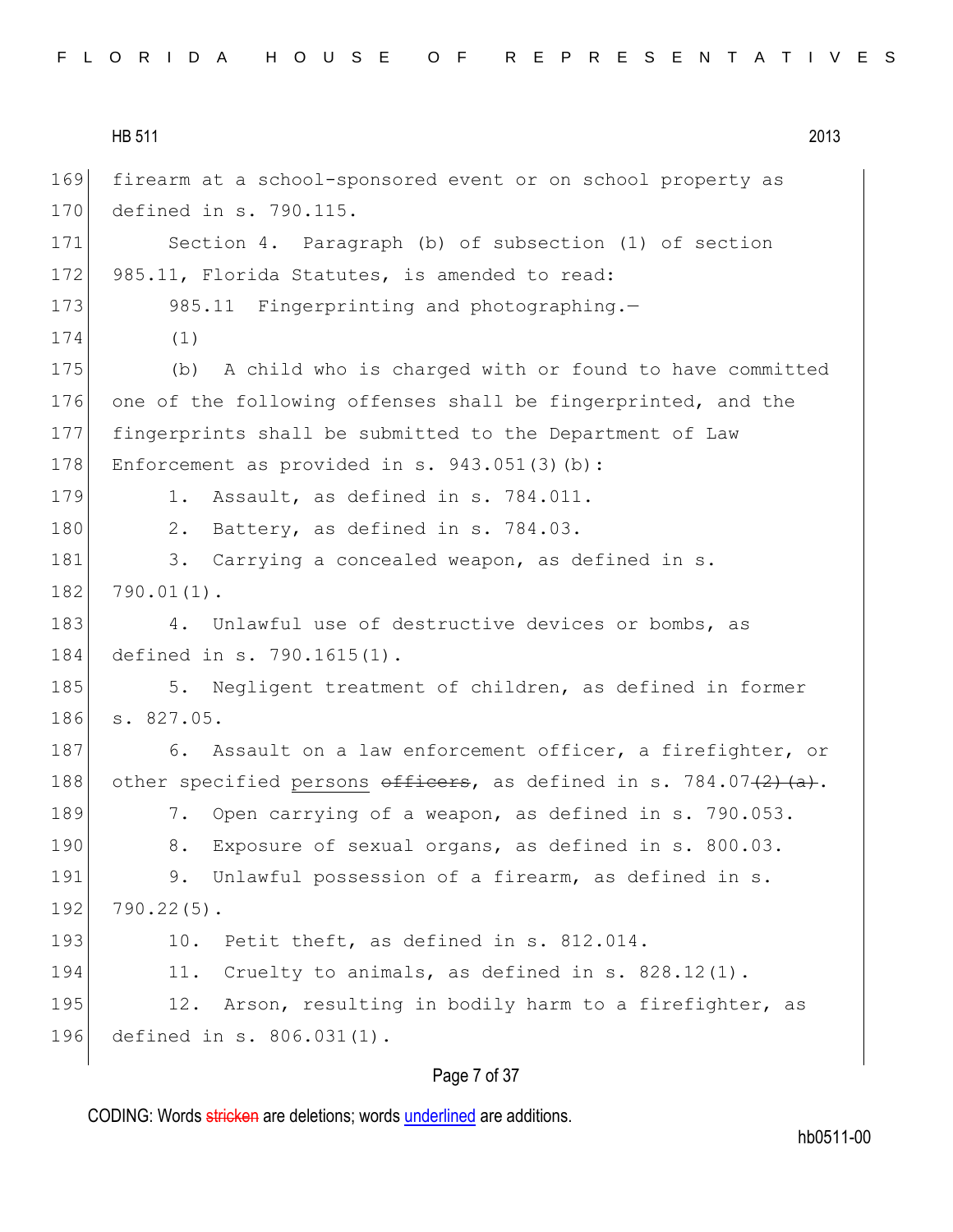197 13. Unlawful possession or discharge of a weapon or 198 firearm at a school-sponsored event or on school property as 199 defined in s. 790.115.

200

201 A law enforcement agency may fingerprint and photograph a child 202 taken into custody upon probable cause that such child has 203 committed any other violation of law, as the agency deems 204 appropriate. Such fingerprint records and photographs shall be 205 retained by the law enforcement agency in a separate file, and 206 these records and all copies thereof must be marked "Juvenile 207 Confidential." These records are not available for public 208 disclosure and inspection under s. 119.07(1) except as provided 209 in ss.  $943.053$  and  $985.04(2)$ , but shall be available to other 210 law enforcement agencies, criminal justice agencies, state 211 attorneys, the courts, the child, the parents or legal 212 custodians of the child, their attorneys, and any other person 213 authorized by the court to have access to such records. In 214 addition, such records may be submitted to the Department of Law 215 Enforcement for inclusion in the state criminal history records 216 and used by criminal justice agencies for criminal justice 217 purposes. These records may, in the discretion of the court, be 218 open to inspection by anyone upon a showing of cause. The 219 fingerprint and photograph records shall be produced in the 220 court whenever directed by the court. Any photograph taken 221 pursuant to this section may be shown by a law enforcement 222 officer to any victim or witness of a crime for the purpose of 223 identifying the person who committed such crime. 224 Section 5. Paragraph (a) of subsection (3) of section

### Page 8 of 37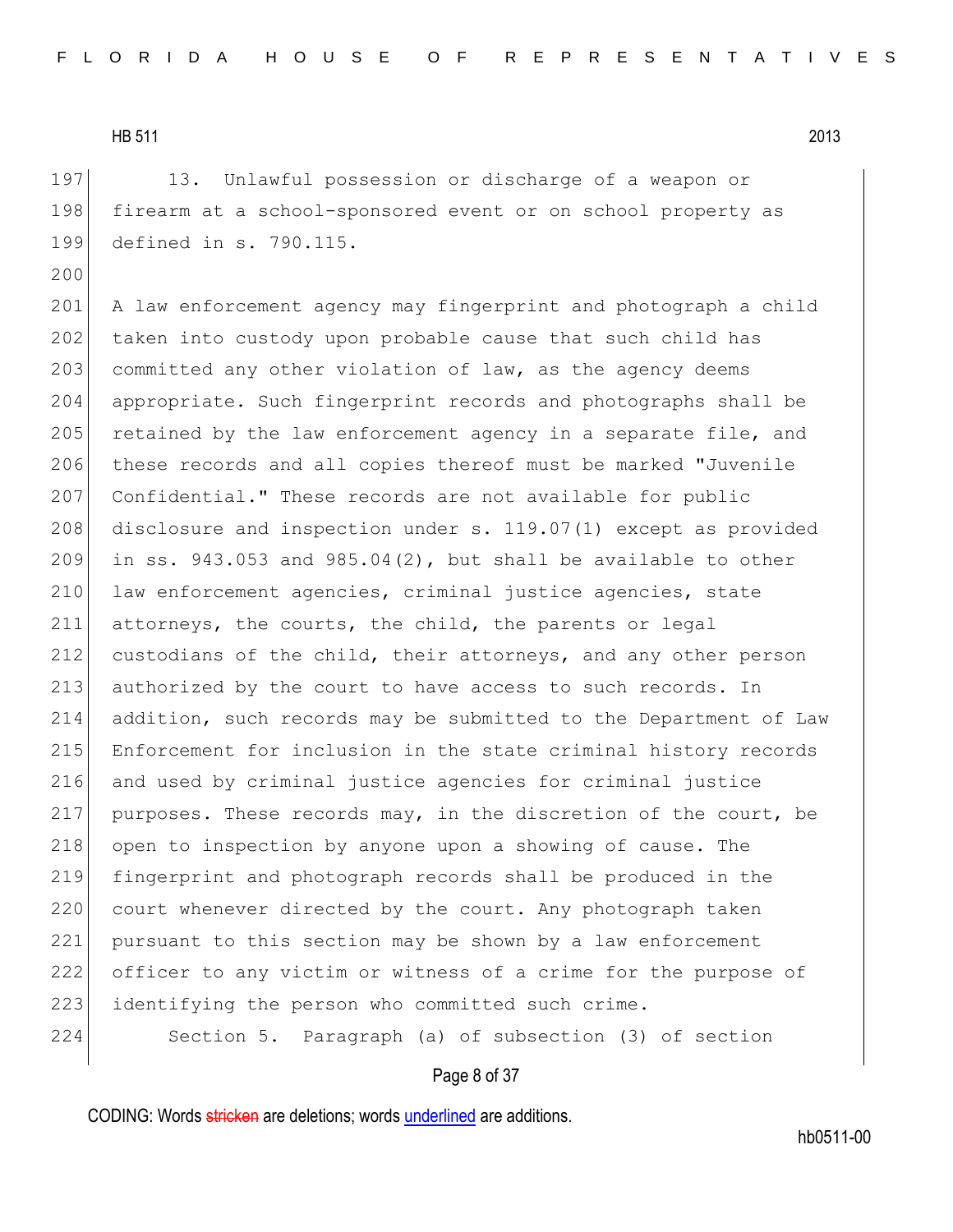225 985.644, Florida Statutes, is amended to read:

226 985.644 Departmental contracting powers; personnel  $227$  standards and screening.-

228 (3)(a) All employees of the department and all personnel 229 of contract providers for any program for children, including 230 all owners, operators, employees, persons who have access to 231 confidential juvenile records, and volunteers, must complete:

232 1. A level 2 employment screening pursuant to chapter 435 233 before employment. The security background investigation 234 conducted under this section must ensure that, in addition to 235 the disqualifying offenses listed in s. 435.04, no person 236 subject to the background screening provisions of this section 237 has an arrest awaiting final disposition for, been found guilty  $238$  of, regardless of adjudication, or entered a plea of nolo 239 contendere or guilty to, or been adjudicated delinquent and the  $240$  record has not been sealed or expunged for, any offense 241 prohibited under the following provisions of state law or 242 similar laws of another jurisdiction:

243 a. Section 784.07, relating to assault or battery of law 244 enforcement officers, firefighters, emergency medical care 245 providers, public transit employees or agents, or other 246 specified persons officers.

247 b. Section 817.568, relating to criminal use of personal 248 identification information.

249 2. A national criminal records check by the Federal Bureau 250 of Investigation every 5 years following the date of the 251 person's employment.

252 Section 6. Paragraphs (d),  $(f)$ , and  $(g)$  of subsection (3)

## Page 9 of 37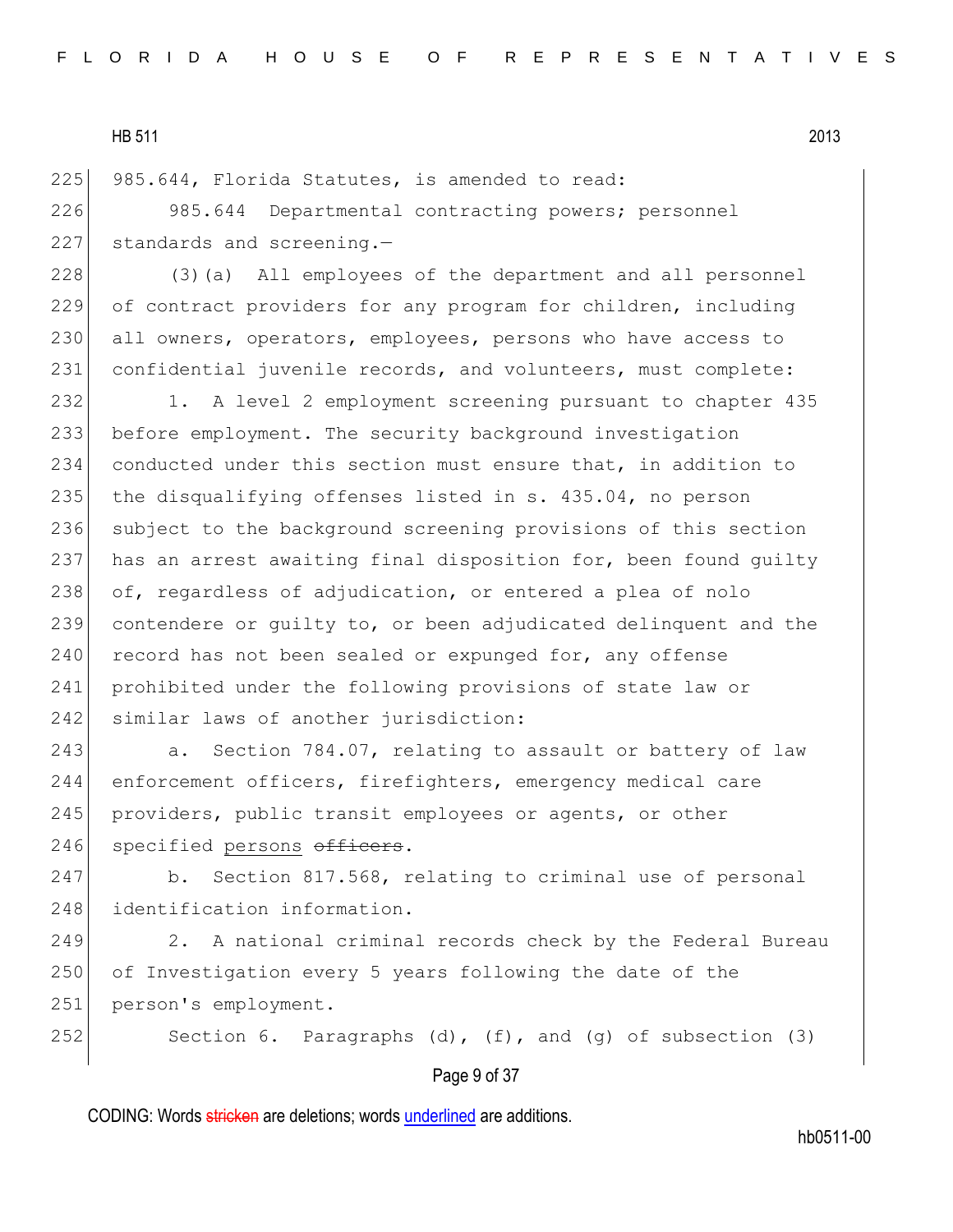|  |  |  |  |  |  |  |  | FLORIDA HOUSE OF REPRESENTATIVES |  |  |  |  |  |  |  |  |  |  |  |  |  |  |  |  |  |  |  |  |  |  |  |  |  |  |
|--|--|--|--|--|--|--|--|----------------------------------|--|--|--|--|--|--|--|--|--|--|--|--|--|--|--|--|--|--|--|--|--|--|--|--|--|--|
|--|--|--|--|--|--|--|--|----------------------------------|--|--|--|--|--|--|--|--|--|--|--|--|--|--|--|--|--|--|--|--|--|--|--|--|--|--|

HB 511 2013 Page 10 of 37 253 of section 921.0022, Florida Statutes, are amended to read: 254 921.0022 Criminal Punishment Code; offense severity 255 ranking chart.— 256 (3) OFFENSE SEVERITY RANKING CHART 257 (d) LEVEL 4 258 Florida Statute Felony Degree Description 259 316.1935(3)(a) 2nd Driving at high speed or with wanton disregard for safety while fleeing or attempting to elude law enforcement officer who is in a patrol vehicle with siren and lights activated. 260 499.0051(1) 3rd Failure to maintain or deliver pedigree papers. 261 499.0051(2) 3rd Failure to authenticate pedigree papers. 262 499.0051(6) 2nd Knowing sale or delivery, or possession with intent to sell, contraband prescription drugs. 263 517.07(1) 3rd Failure to register securities. 264 517.12(1) 3rd Failure of dealer, associated person, or issuer of securities to register.

CODING: Words stricken are deletions; words underlined are additions.

hb0511-00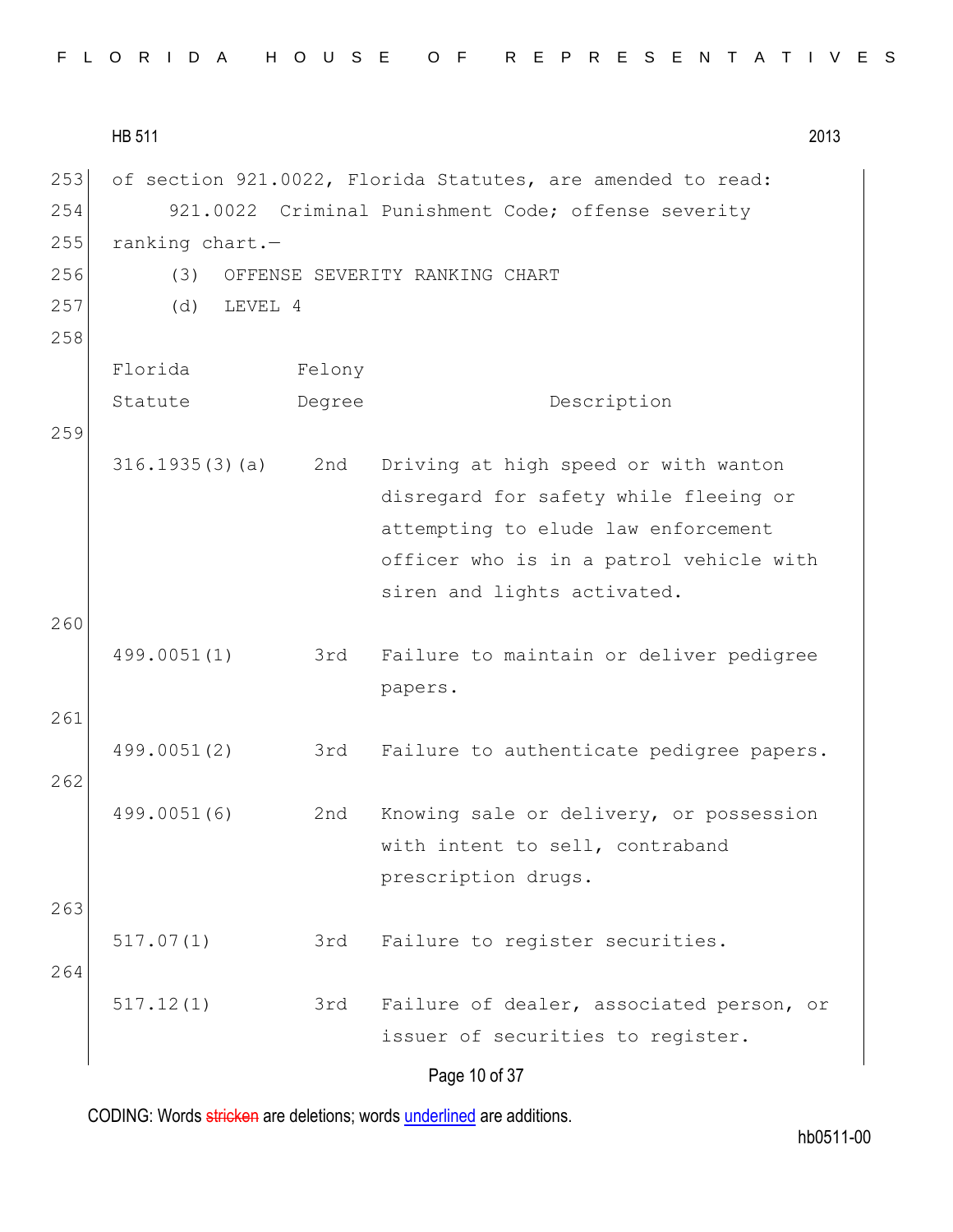|  |  |  |  |  |  |  |  |  | FLORIDA HOUSE OF REPRESENTATIVES |  |
|--|--|--|--|--|--|--|--|--|----------------------------------|--|
|--|--|--|--|--|--|--|--|--|----------------------------------|--|

|            | <b>HB 511</b> |     | 2013                                                                                                                |
|------------|---------------|-----|---------------------------------------------------------------------------------------------------------------------|
| 265<br>266 | 784.07(2)(b)  | 3rd | Battery of law enforcement officer,<br>firefighter, etc.                                                            |
|            | 784.074(1)(c) | 3rd | Battery of sexually violent predators<br>facility staff.                                                            |
| 267        | 784.075       | 3rd | Battery on detention or commitment<br>facility staff.                                                               |
| 268        | 784.078       | 3rd | Battery of facility employee by<br>throwing, tossing, or expelling certain<br>fluids or materials.                  |
| 269<br>270 | 784.08(2)(c)  | 3rd | Battery on a person 65 years of age or<br>older.                                                                    |
|            | 784.081(3)    | 3rd | Battery on specified official or<br>employee.                                                                       |
| 271        | 784.082(3)    | 3rd | Battery by detained person on visitor or<br>other detainee.                                                         |
| 272<br>273 | 784.083(3)    | 3rd | Battery on code inspector.                                                                                          |
|            | 784.085       | 3rd | Battery of child by throwing, tossing,<br>projecting, or expelling certain fluids<br>or materials.<br>Page 11 of 37 |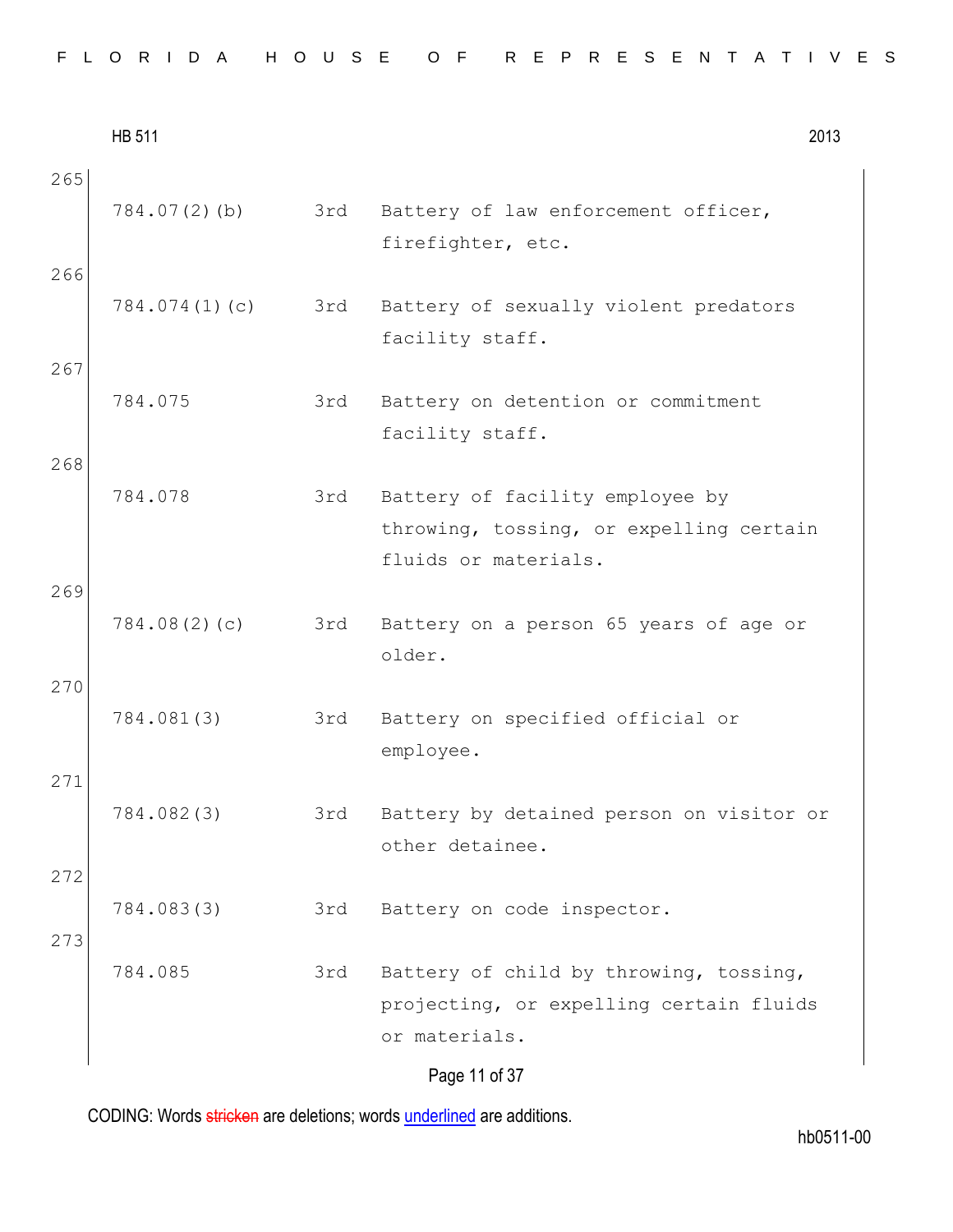| FLORIDA HOUSE OF REPRESENTATIVES |  |  |  |
|----------------------------------|--|--|--|
|----------------------------------|--|--|--|

|            | <b>HB 511</b>    |     | 2013                                                                                                                                            |
|------------|------------------|-----|-------------------------------------------------------------------------------------------------------------------------------------------------|
| 274<br>275 | 787.03(1)        | 3rd | Interference with custody; wrongly takes<br>minor from appointed guardian.                                                                      |
|            | 787.04(2)        | 3rd | Take, entice, or remove child beyond<br>state limits with criminal intent<br>pending custody proceedings.                                       |
| 276<br>277 | 787.04(3)        | 3rd | Carrying child beyond state lines with<br>criminal intent to avoid producing child<br>at custody hearing or delivering to<br>designated person. |
| 278        | 787.07           | 3rd | Human smuggling.                                                                                                                                |
| 279        | 790.115(1)       | 3rd | Exhibiting firearm or weapon within<br>1,000 feet of a school.                                                                                  |
| 280        | $790.115(2)$ (b) | 3rd | Possessing electric weapon or device,<br>destructive device, or other weapon on<br>school property.                                             |
| 281        | 790.115(2)(c)    | 3rd | Possessing firearm on school property.                                                                                                          |
| 282        | 800.04(7)(c)     | 3rd | Lewd or lascivious exhibition; offender<br>less than 18 years.                                                                                  |
|            | 810.02(4)(a)     | 3rd | Burglary, or attempted burglary, of an<br>Page 12 of 37                                                                                         |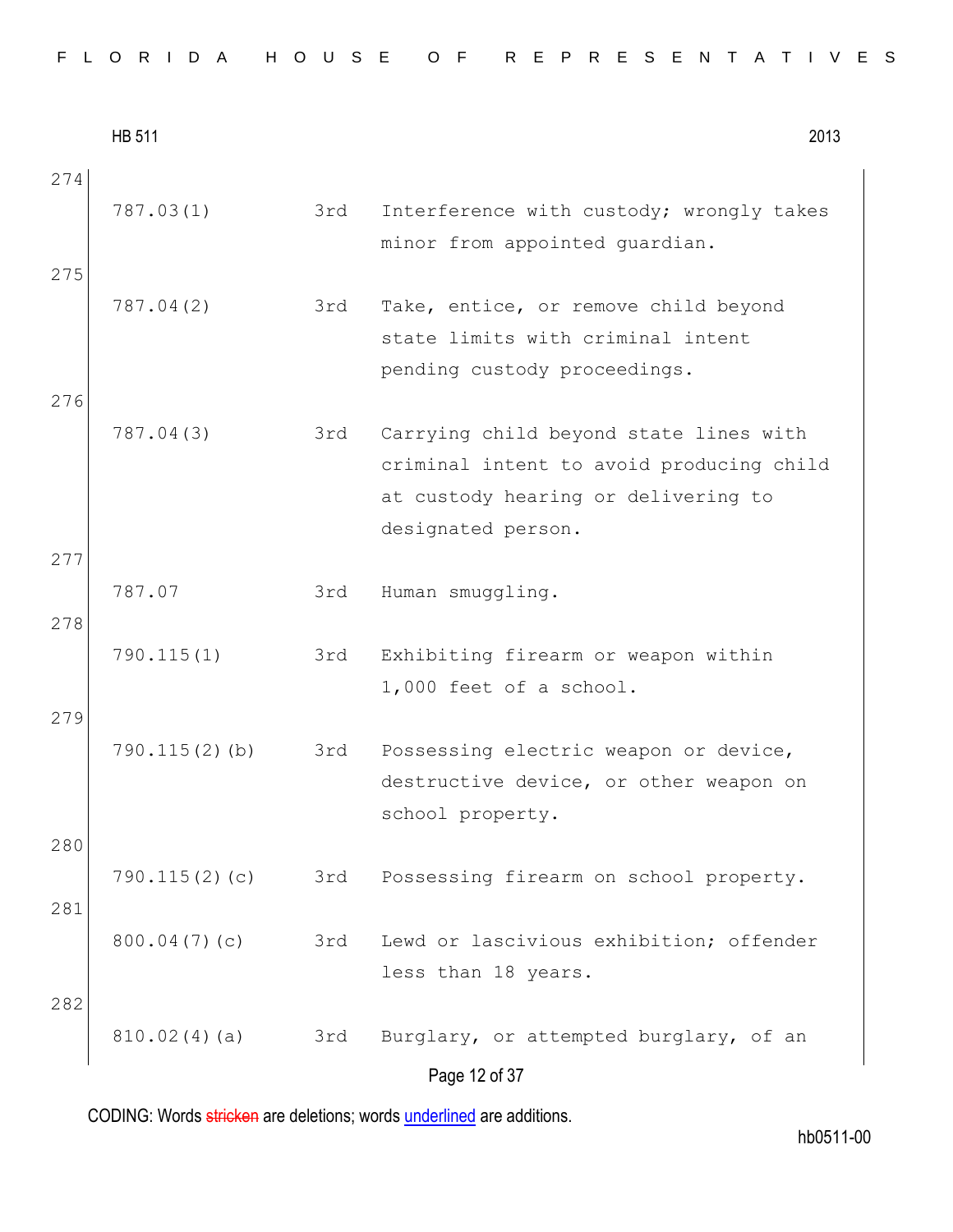|  |  |  |  |  |  |  |  |  |  |  |  |  |  | FLORIDA HOUSE OF REPRESENTATIVES |  |  |  |  |  |  |  |  |  |  |  |  |  |  |  |  |  |  |
|--|--|--|--|--|--|--|--|--|--|--|--|--|--|----------------------------------|--|--|--|--|--|--|--|--|--|--|--|--|--|--|--|--|--|--|
|--|--|--|--|--|--|--|--|--|--|--|--|--|--|----------------------------------|--|--|--|--|--|--|--|--|--|--|--|--|--|--|--|--|--|--|

|     | <b>HB 511</b>                   |     | 2013                                                                                      |
|-----|---------------------------------|-----|-------------------------------------------------------------------------------------------|
|     |                                 |     | unoccupied structure; unarmed; no<br>assault or battery.                                  |
| 283 |                                 |     |                                                                                           |
|     | 810.02(4)(b)                    | 3rd | Burglary, or attempted burglary, of an<br>unoccupied conveyance; unarmed; no              |
|     |                                 |     | assault or battery.                                                                       |
| 284 | 810.06                          | 3rd | Burglary; possession of tools.                                                            |
| 285 |                                 |     |                                                                                           |
|     | 810.08(2)(c)                    | 3rd | Trespass on property, armed with firearm<br>or dangerous weapon.                          |
| 286 |                                 |     |                                                                                           |
|     |                                 |     | $812.014(2)(c)3.$ 3rd Grand theft, 3rd degree \$10,000 or more<br>but less than \$20,000. |
| 287 |                                 |     |                                                                                           |
|     | 812.014<br>$(2)$ (c) 4. $-10$ . | 3rd | Grand theft, 3rd degree, a will,<br>firearm, motor vehicle, livestock, etc.               |
| 288 |                                 |     |                                                                                           |
|     | 812.0195(2)                     | 3rd | Dealing in stolen property by use of the<br>Internet; property stolen \$300 or more.      |
| 289 |                                 |     |                                                                                           |
|     | 817.563(1)                      | 3rd | Sell or deliver substance other than<br>controlled substance agreed upon,                 |
| 290 |                                 |     | excluding s. 893.03(5) drugs.                                                             |
|     | 817.568(2)(a)                   | 3rd | Fraudulent use of personal                                                                |
| 291 |                                 |     | identification information.                                                               |
|     |                                 |     | Page 13 of 37                                                                             |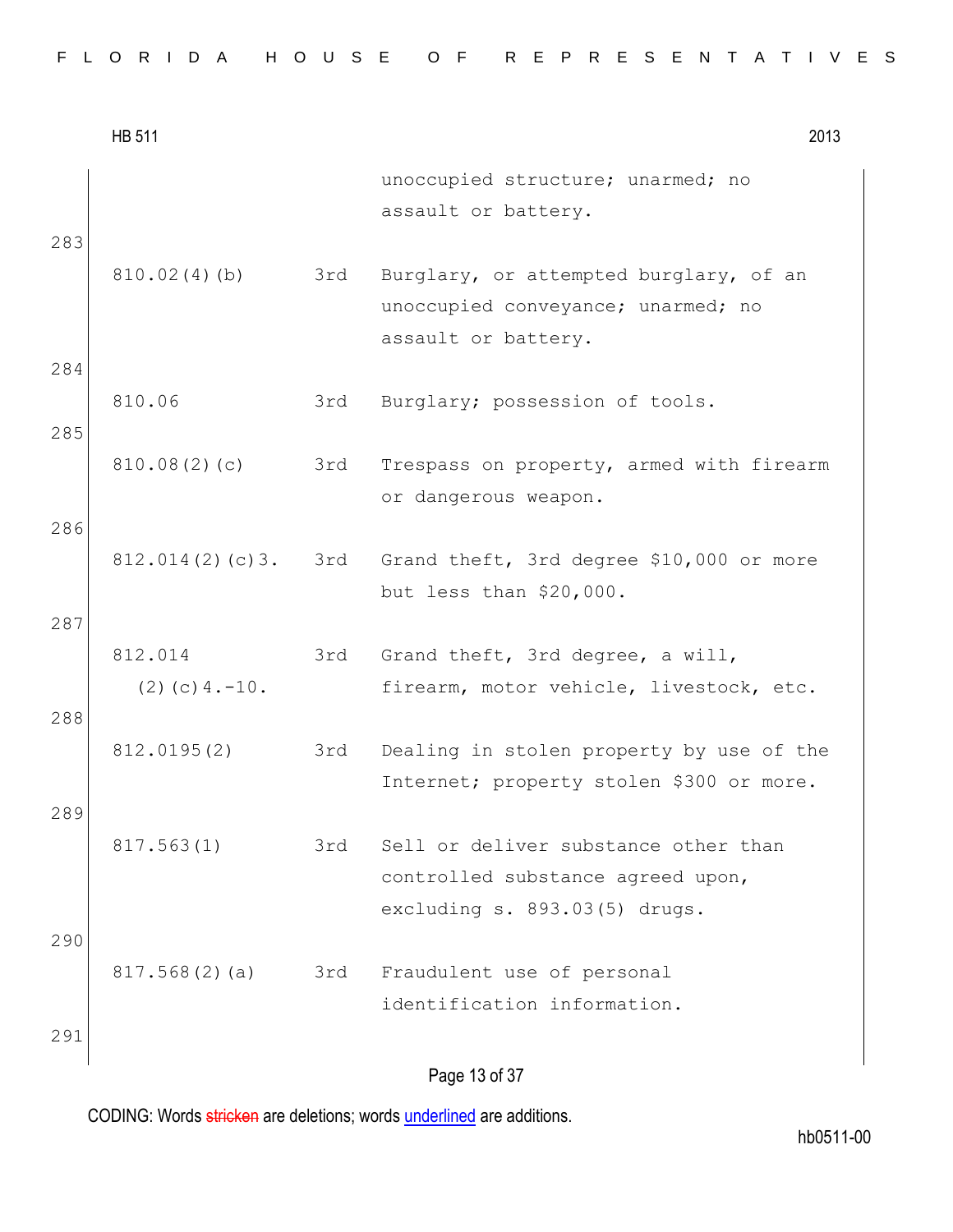|            | <b>HB 511</b>   |     | 2013                                                                                                                    |
|------------|-----------------|-----|-------------------------------------------------------------------------------------------------------------------------|
| 292        | 817.625(2)(a)   | 3rd | Fraudulent use of scanning device or<br>reencoder.                                                                      |
|            | 828.125(1)      | 2nd | Kill, maim, or cause great bodily harm<br>or permanent breeding disability to any<br>registered horse or cattle.        |
| 293        | 837.02(1)       | 3rd | Perjury in official proceedings.                                                                                        |
| 294        | 837.021(1)      | 3rd | Make contradictory statements in<br>official proceedings.                                                               |
| 295<br>296 | 838.022         | 3rd | Official misconduct.                                                                                                    |
|            | 839.13(2)(a)    | 3rd | Falsifying records of an individual in<br>the care and custody of a state agency.                                       |
| 297        | 839.13(2)(c)    | 3rd | Falsifying records of the Department of<br>Children and Family Services.                                                |
| 298        | 843.021         | 3rd | Possession of a concealed handcuff key<br>by a person in custody.                                                       |
| 299        | 843.025         | 3rd | Deprive law enforcement, correctional,<br>or correctional probation officer of<br>means of protection or communication. |
| 300        | $843.15(1)$ (a) | 3rd | Failure to appear while on bail for                                                                                     |
|            |                 |     | Page 14 of 37                                                                                                           |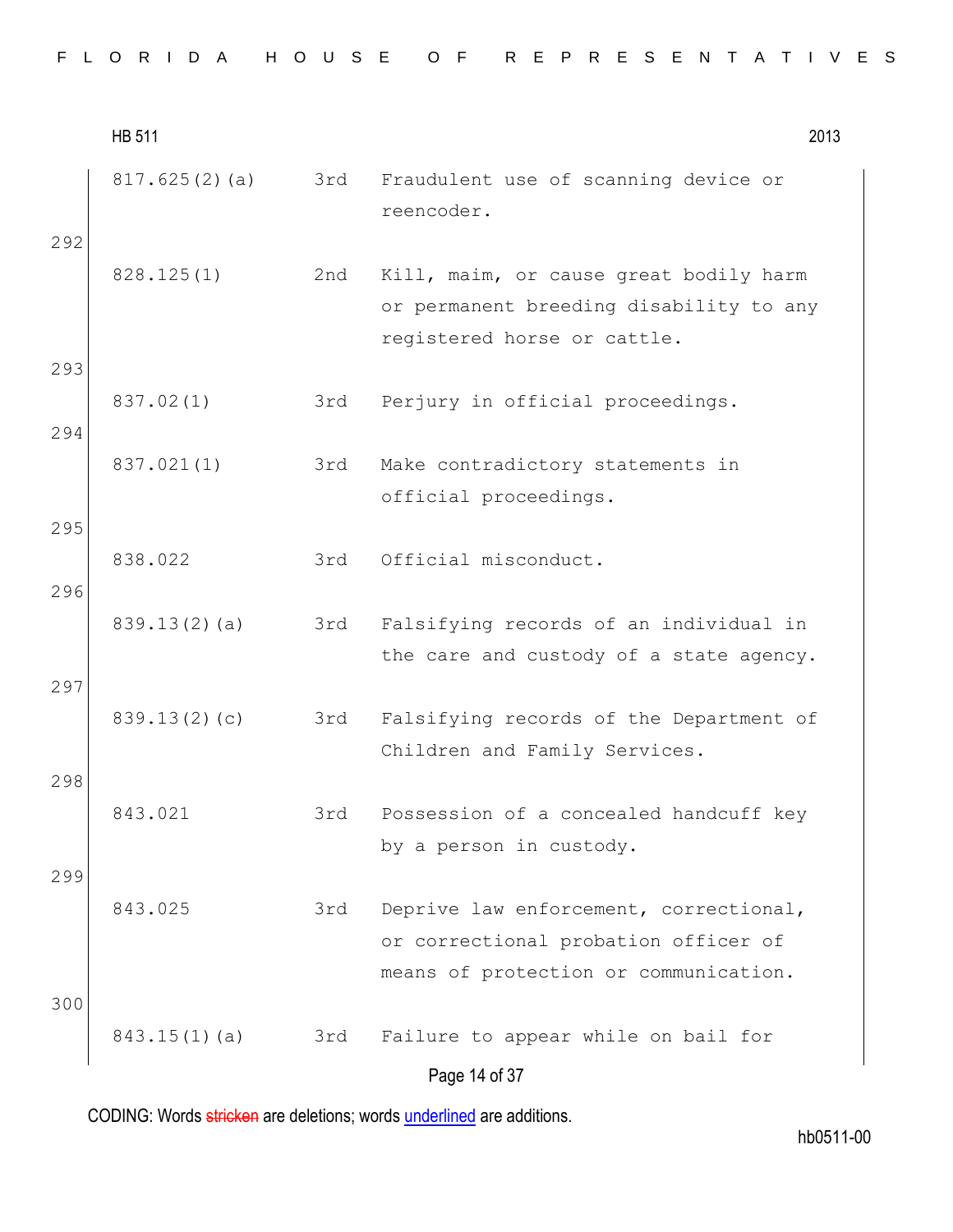|  |  |  |  |  |  |  |  |  | FLORIDA HOUSE OF REPRESENTATIVES |  |  |  |  |  |  |  |  |  |  |  |  |  |  |  |  |  |  |  |  |  |  |  |
|--|--|--|--|--|--|--|--|--|----------------------------------|--|--|--|--|--|--|--|--|--|--|--|--|--|--|--|--|--|--|--|--|--|--|--|
|--|--|--|--|--|--|--|--|--|----------------------------------|--|--|--|--|--|--|--|--|--|--|--|--|--|--|--|--|--|--|--|--|--|--|--|

|                   | <b>HB 511</b>  |     |                                                                               | 2013 |
|-------------------|----------------|-----|-------------------------------------------------------------------------------|------|
|                   |                |     | felony (bond estreature or bond<br>jumping).                                  |      |
| 301               | 847.0135(5)(c) | 3rd | Lewd or lascivious exhibition using<br>computer; offender less than 18 years. |      |
| 302               | 874.05(1)      | 3rd | Encouraging or recruiting another to<br>join a criminal gang.                 |      |
| 303               | 893.13(2)(a)1. |     | 2nd Purchase of cocaine (or other s.<br>893.03(1)(a), (b), or (d), (2)(a),    |      |
| 304               |                |     | $(2)$ (b), or $(2)$ (c) 4. drugs).                                            |      |
| 305               | 914.14(2)      | 3rd | Witnesses accepting bribes.                                                   |      |
|                   | 914.22(1)      | 3rd | Force, threaten, etc., witness, victim,<br>or informant.                      |      |
| 306               | 914.23(2)      | 3rd | Retaliation against a witness, victim,<br>or informant, no bodily injury.     |      |
| 307               | 918.12         | 3rd | Tampering with jurors.                                                        |      |
| 308               | 934.215        | 3rd | Use of two-way communications device to<br>facilitate commission of a crime.  |      |
| 309<br>310<br>311 | (f)<br>LEVEL 6 |     |                                                                               |      |
|                   |                |     | Page 15 of 37                                                                 |      |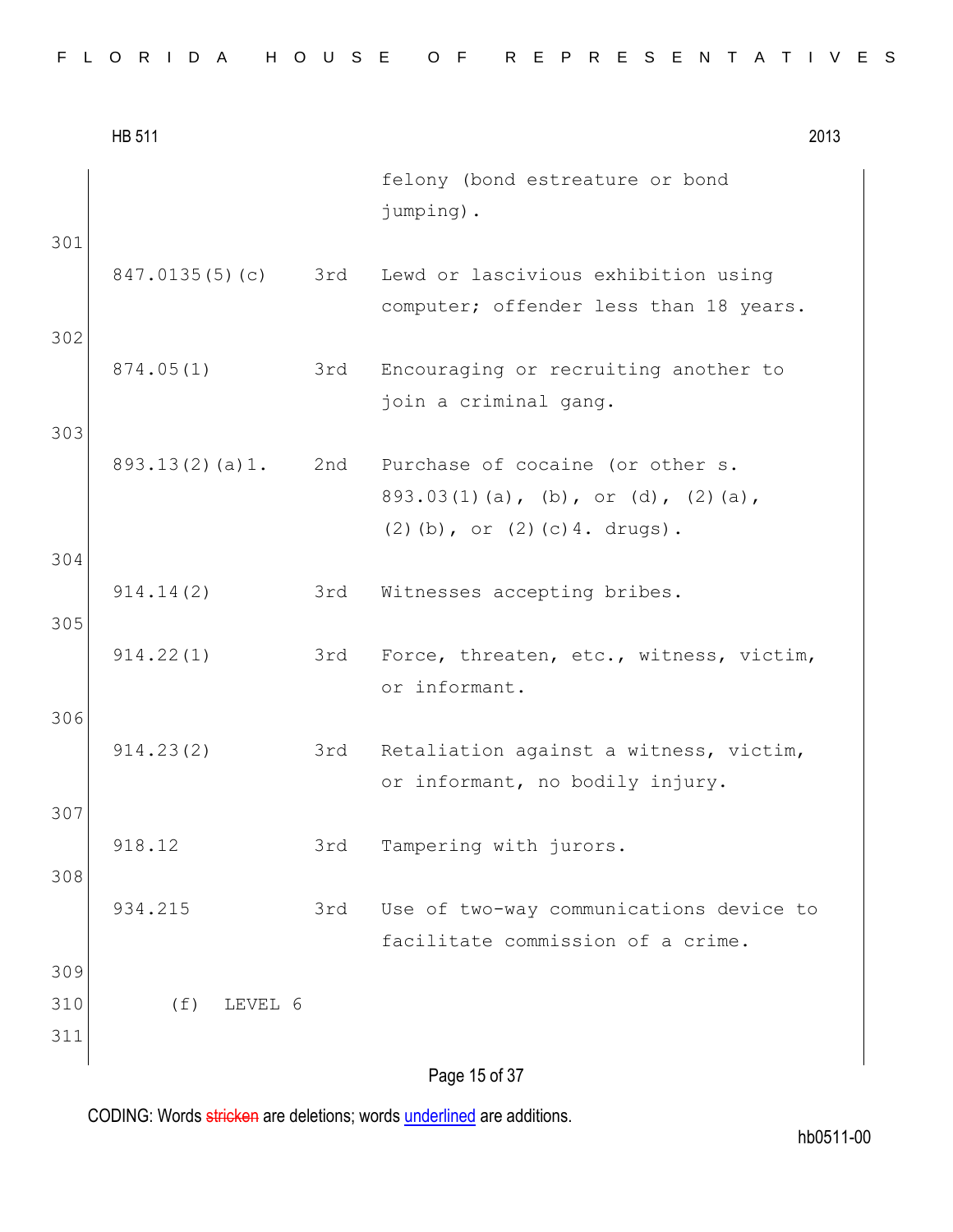| FLORIDA HOUSE OF REPRESENTATIVES |  |  |  |  |  |  |  |  |  |  |  |  |  |  |  |  |  |  |  |  |  |  |  |  |  |  |  |  |  |  |  |
|----------------------------------|--|--|--|--|--|--|--|--|--|--|--|--|--|--|--|--|--|--|--|--|--|--|--|--|--|--|--|--|--|--|--|
|----------------------------------|--|--|--|--|--|--|--|--|--|--|--|--|--|--|--|--|--|--|--|--|--|--|--|--|--|--|--|--|--|--|--|

HB 511 2013 Page 16 of 37 Florida Statute Felony Degree Description 312 316.193(2)(b) 3rd Felony DUI, 4th or subsequent conviction. 313 499.0051(3) 2nd Knowing forgery of pedigree papers. 314 499.0051(4) 2nd Knowing purchase or receipt of prescription drug from unauthorized person. 315 499.0051(5) 2nd Knowing sale or transfer of prescription drug to unauthorized person. 316 775.0875(1) 3rd Taking firearm from law enforcement officer. 317 784.021(1)(a) 3rd Aggravated assault; deadly weapon without intent to kill. 318 784.021(1)(b) 3rd Aggravated assault; intent to commit felony. 319 784.041 3rd Felony battery; domestic battery by strangulation. 320 784.048(3) 3rd Aggravated stalking; credible threat.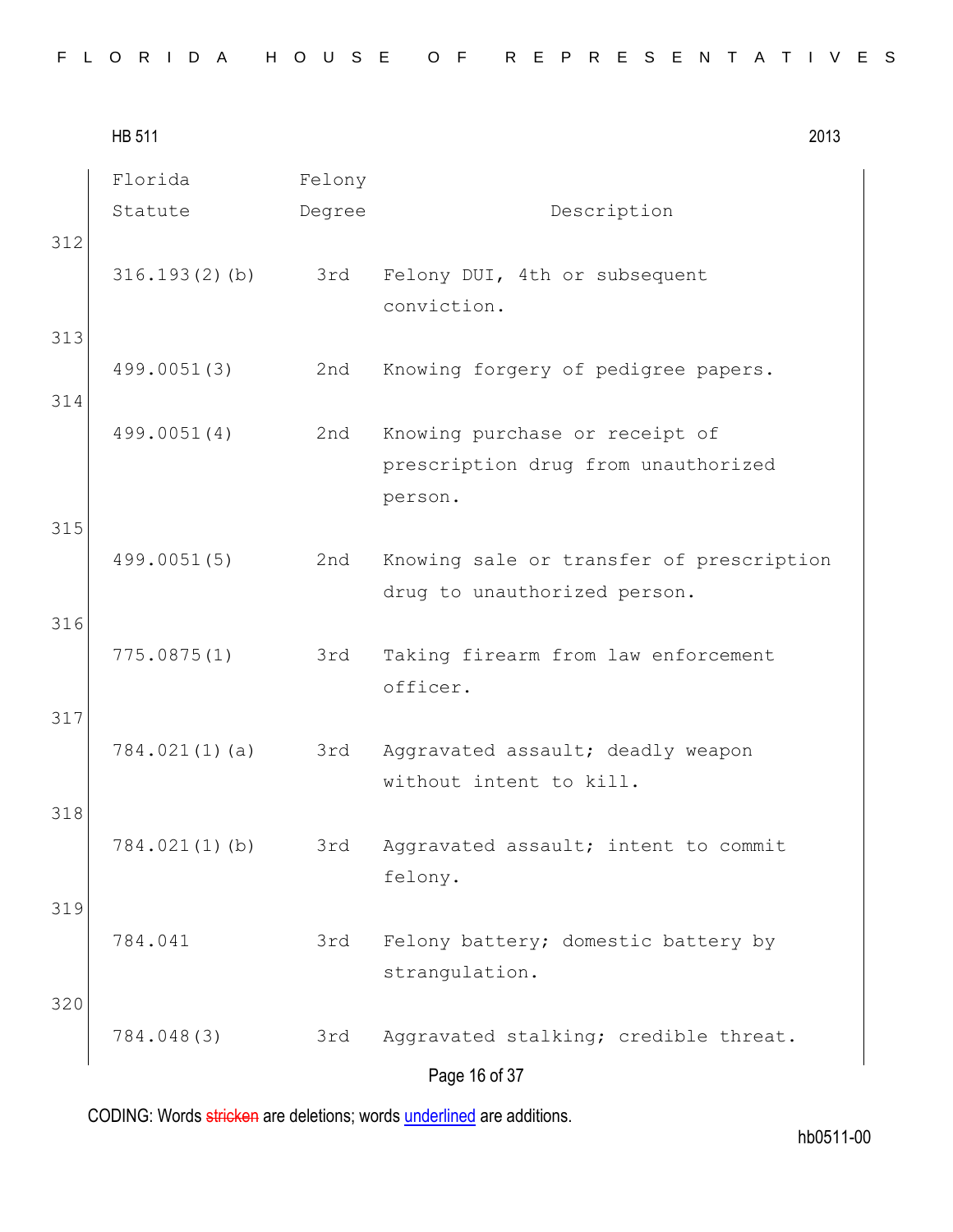| FLORIDA HOUSE OF REPRESENTATIVES |  |  |  |
|----------------------------------|--|--|--|
|----------------------------------|--|--|--|

|            | <b>HB 511</b> |     | 2013                                                                           |
|------------|---------------|-----|--------------------------------------------------------------------------------|
| 321<br>322 | 784.048(5)    | 3rd | Aggravated stalking of person under 16.                                        |
|            | 784.07(2)(c)  | 2nd | Aggravated assault on law enforcement<br>officer, firefighter, etc.            |
| 323        | 784.074(1)(b) | 2nd | Aggravated assault on sexually violent<br>predators facility staff.            |
| 324        | 784.08(2)(b)  | 2nd | Aggravated assault on a person 65 years<br>of age or older.                    |
| 325        | 784.081(2)    | 2nd | Aggravated assault on specified official<br>or employee.                       |
| 326        | 784.082(2)    | 2nd | Aggravated assault by detained person on<br>visitor or other detainee.         |
| 327<br>328 | 784.083(2)    | 2nd | Aggravated assault on code inspector.                                          |
|            | 787.02(2)     | 3rd | False imprisonment; restraining with<br>purpose other than those in s. 787.01. |
| 329        | 790.115(2)(d) | 2nd | Discharging firearm or weapon on school<br>property.                           |
| 330        | 790.161(2)    | 2nd | Make, possess, or throw destructive<br>device with intent to do bodily harm or |
|            |               |     | Page 17 of 37                                                                  |

hb0511-00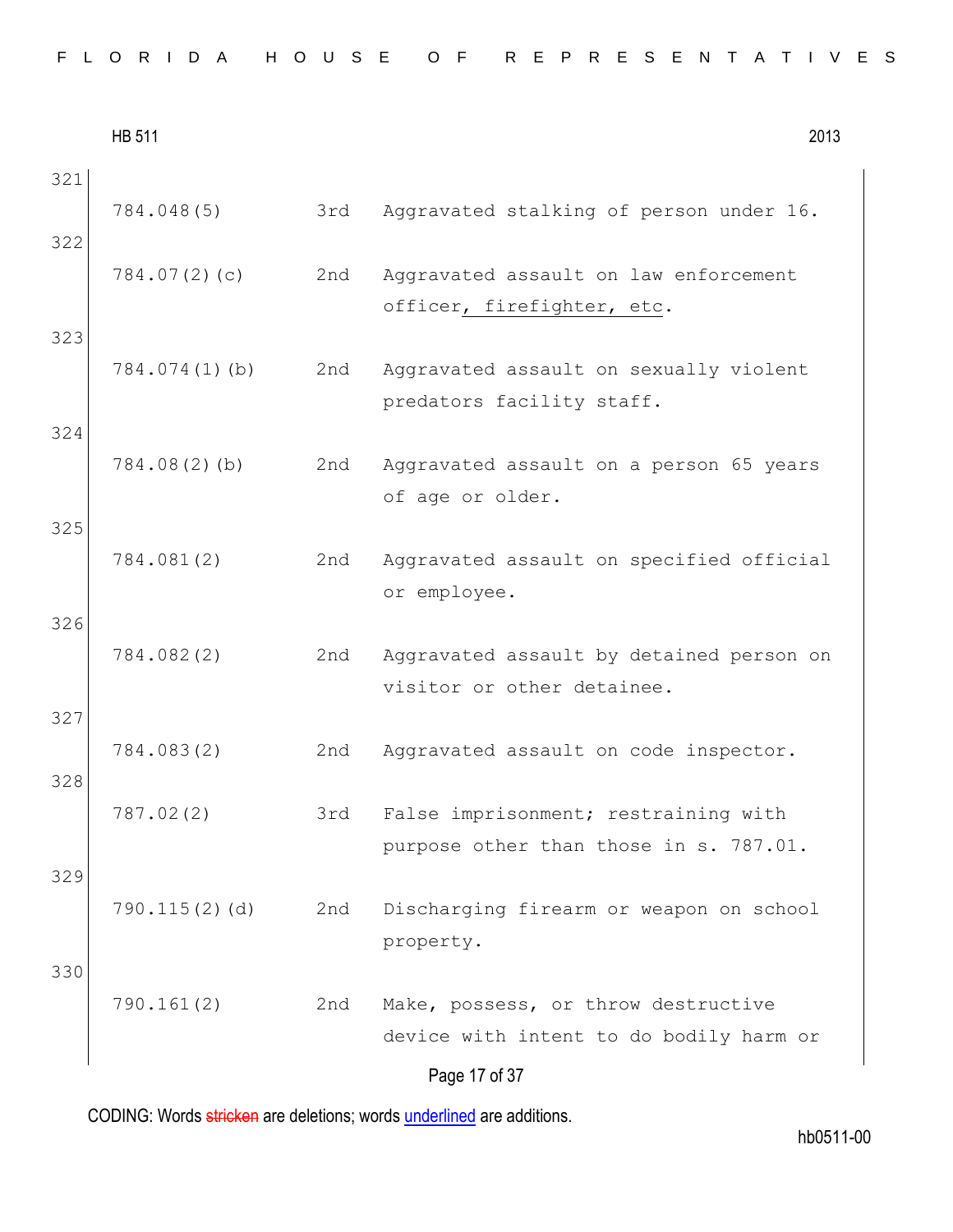|            | <b>HB 511</b> |     | 2013                                                                                                                       |
|------------|---------------|-----|----------------------------------------------------------------------------------------------------------------------------|
| 331        |               |     | damage property.                                                                                                           |
| 332        | 790.164(1)    | 2nd | False report of deadly explosive, weapon<br>of mass destruction, or act of arson or<br>violence to state property.         |
|            | 790.19        | 2nd | Shooting or throwing deadly missiles<br>into dwellings, vessels, or vehicles.                                              |
| 333        | 794.011(8)(a) | 3rd | Solicitation of minor to participate in<br>sexual activity by custodial adult.                                             |
| 334        | 794.05(1)     | 2nd | Unlawful sexual activity with specified<br>minor.                                                                          |
| 335<br>336 | 800.04(5)(d)  | 3rd | Lewd or lascivious molestation; victim<br>12 years of age or older but less than<br>16 years; offender less than 18 years. |
| 337        | 800.04(6)(b)  | 2nd | Lewd or lascivious conduct; offender 18<br>years of age or older.                                                          |
| 338        | 806.031(2)    | 2nd | Arson resulting in great bodily harm to<br>firefighter or any other person.                                                |
|            | 810.02(3)(c)  | 2nd | Burglary of occupied structure; unarmed;<br>no assault or battery.                                                         |
| 339        |               |     | Page 18 of 37                                                                                                              |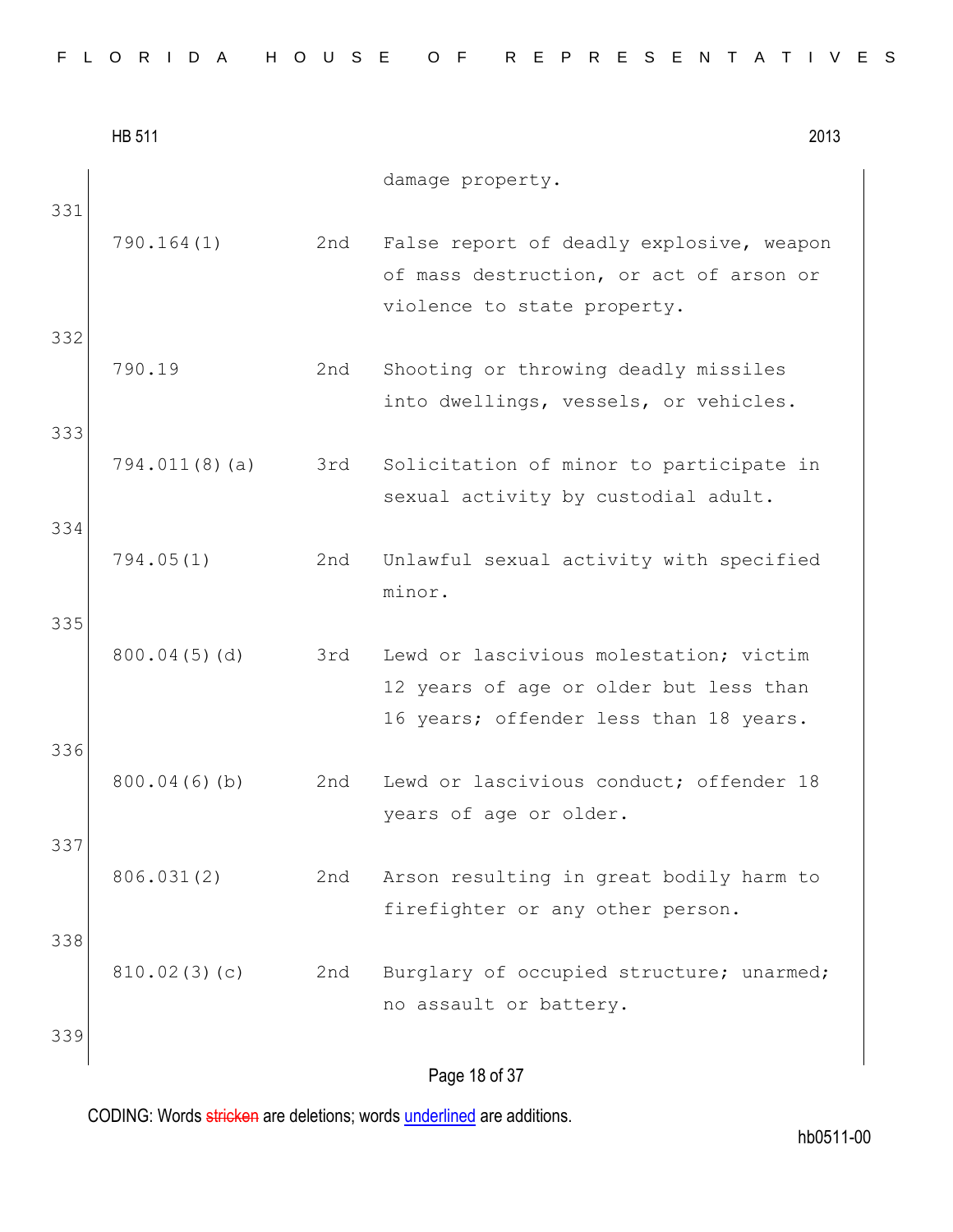|  |  |  |  |  |  |  |  |  |  |  |  |  | FLORIDA HOUSE OF REPRESENTATIVES |  |  |  |  |  |  |  |  |  |  |  |  |  |  |  |  |
|--|--|--|--|--|--|--|--|--|--|--|--|--|----------------------------------|--|--|--|--|--|--|--|--|--|--|--|--|--|--|--|--|
|--|--|--|--|--|--|--|--|--|--|--|--|--|----------------------------------|--|--|--|--|--|--|--|--|--|--|--|--|--|--|--|--|

|     | <b>HB 511</b>    |     | 2013                                                                                        |
|-----|------------------|-----|---------------------------------------------------------------------------------------------|
| 340 | 810.145(8)(b)    | 2nd | Video voyeurism; certain minor victims;<br>2nd or subsequent offense.                       |
|     | 812.014(2)(b)1.  | 2nd | Property stolen \$20,000 or more, but<br>less than \$100,000, grand theft in 2nd<br>degree. |
| 341 | 812.014(6)       | 2nd | Theft; property stolen \$3,000 or more;<br>coordination of others.                          |
| 342 | 812.015(9)(a)    | 2nd | Retail theft; property stolen \$300 or<br>more; second or subsequent conviction.            |
| 343 | $812.015(9)$ (b) | 2nd | Retail theft; property stolen \$3,000 or<br>more; coordination of others.                   |
| 344 | 812.13(2)(c)     | 2nd | Robbery, no firearm or other weapon<br>(strong-arm robbery).                                |
| 345 | 817.034(4)(a)1.  | 1st | Communications fraud, value greater than<br>\$50,000.                                       |
| 346 | 817.4821(5)      | 2nd | Possess cloning paraphernalia with<br>intent to create cloned cellular<br>telephones.       |
| 347 | 825.102(1)       | 3rd | Abuse of an elderly person or disabled<br>adult.                                            |
|     |                  |     | Page 19 of 37                                                                               |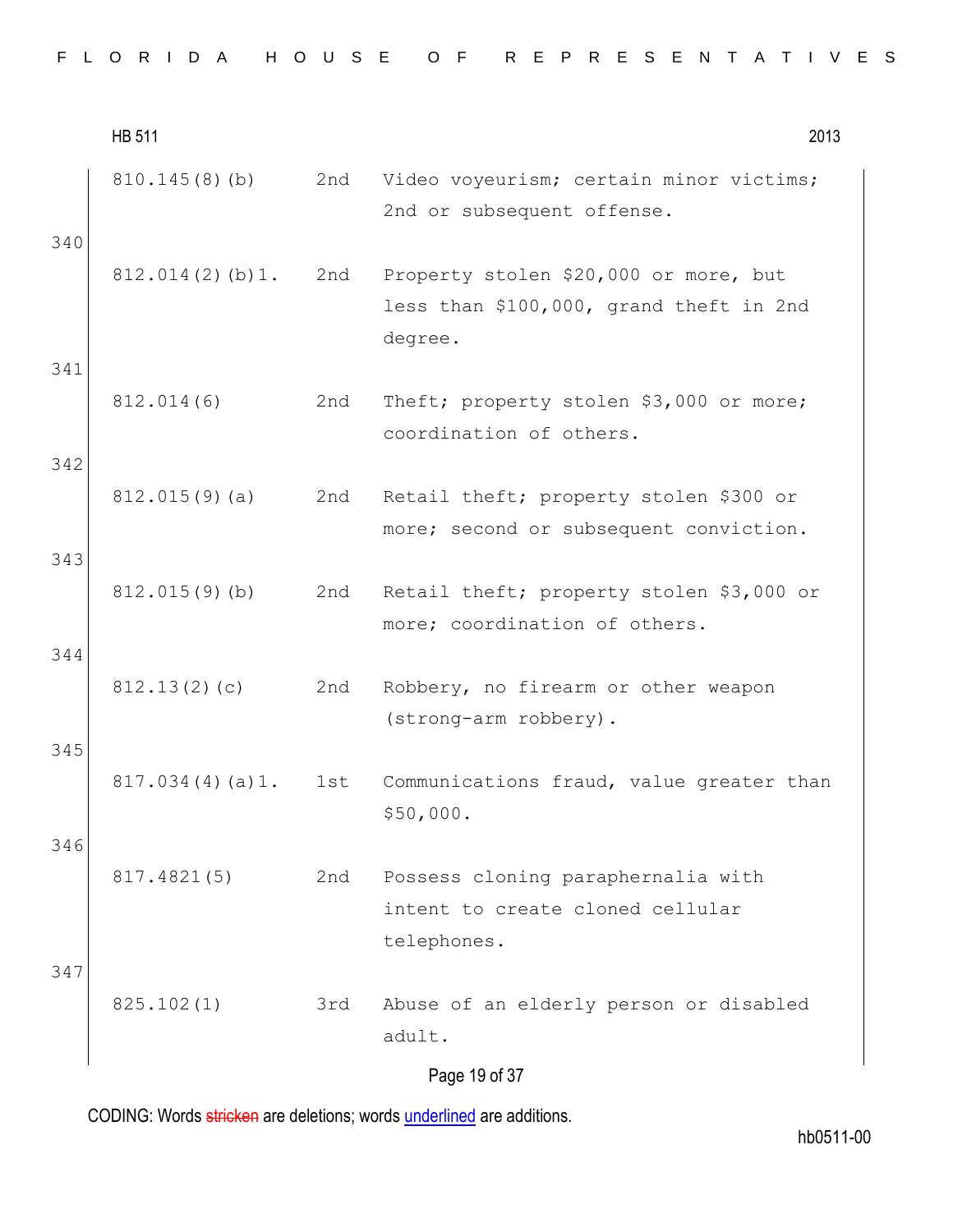|  |  |  |  |  |  |  |  |  |  | FLORIDA HOUSE OF REPRESENTATIVES |  |  |  |  |  |  |  |  |  |  |  |  |  |  |  |
|--|--|--|--|--|--|--|--|--|--|----------------------------------|--|--|--|--|--|--|--|--|--|--|--|--|--|--|--|
|--|--|--|--|--|--|--|--|--|--|----------------------------------|--|--|--|--|--|--|--|--|--|--|--|--|--|--|--|

|            | <b>HB 511</b>         |     | 2013                                                                                               |
|------------|-----------------------|-----|----------------------------------------------------------------------------------------------------|
| 348        | 825.102(3)(c)         | 3rd | Neglect of an elderly person or disabled<br>adult.                                                 |
| 349        | 825.1025(3)           | 3rd | Lewd or lascivious molestation of an<br>elderly person or disabled adult.                          |
| 350        | 825.103(2)(c)         | 3rd | Exploiting an elderly person or disabled<br>adult and property is valued at less<br>than \$20,000. |
| 351        | 827.03(2)(c)          | 3rd | Abuse of a child.                                                                                  |
| 352<br>353 | 827.03(2)(d)          | 3rd | Neglect of a child.                                                                                |
|            | $827.071(2)$ &<br>(3) | 2nd | Use or induce a child in a sexual<br>performance, or promote or direct such<br>performance.        |
| 354        | 836.05                | 2nd | Threats; extortion.                                                                                |
| 355        | 836.10                | 2nd | Written threats to kill or do bodily<br>injury.                                                    |
| 356        | 843.12                | 3rd | Aids or assists person to escape.                                                                  |
| 357        | 847.011               | 3rd | Distributing, offering to distribute, or<br>possessing with intent to distribute                   |
|            |                       |     | Page 20 of 37                                                                                      |

hb0511-00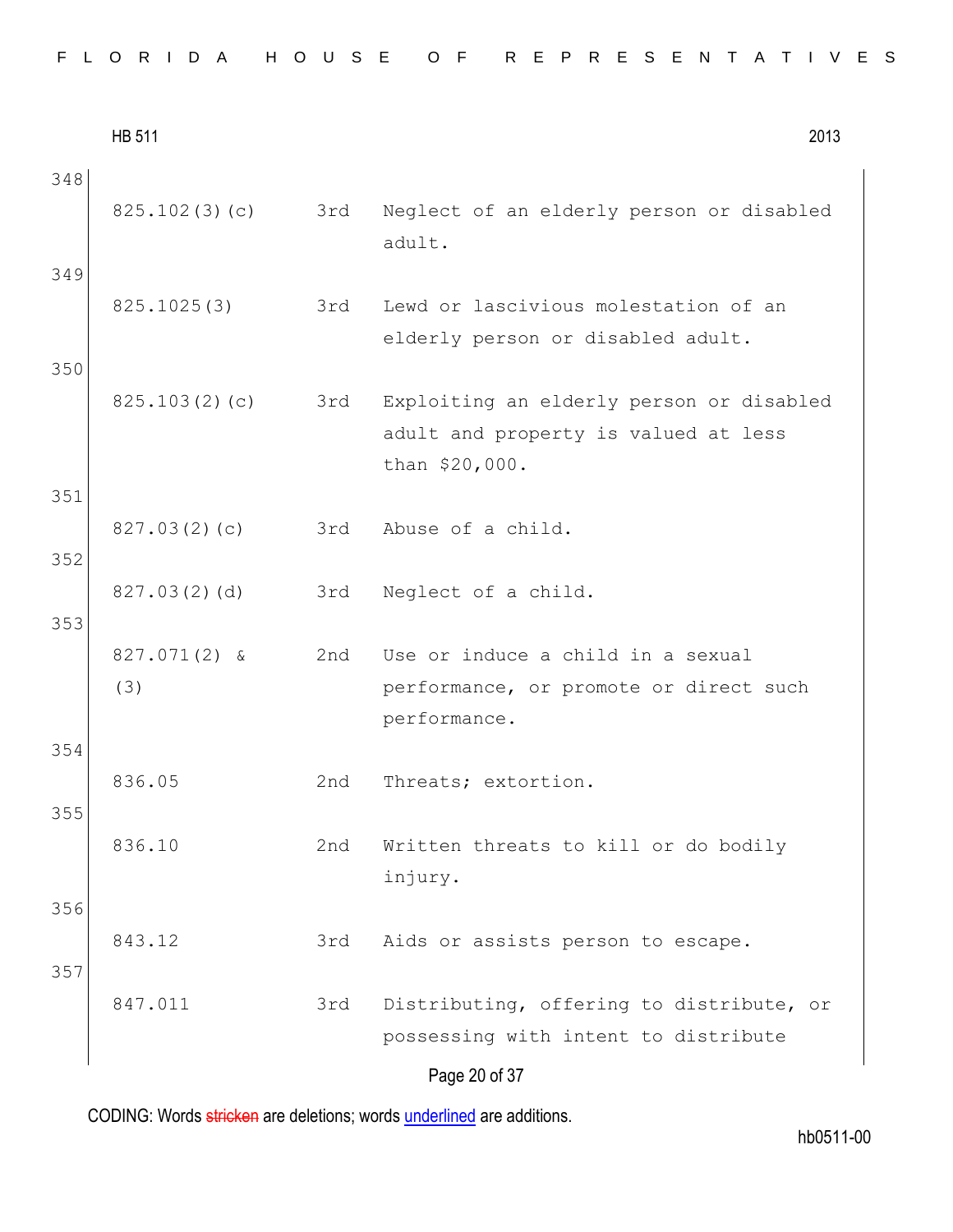|  |  |  |  |  |  |  |  |  |  |  |  |  |  | FLORIDA HOUSE OF REPRESENTATIVES |  |  |  |  |  |  |  |  |  |  |  |  |  |  |  |  |  |  |
|--|--|--|--|--|--|--|--|--|--|--|--|--|--|----------------------------------|--|--|--|--|--|--|--|--|--|--|--|--|--|--|--|--|--|--|
|--|--|--|--|--|--|--|--|--|--|--|--|--|--|----------------------------------|--|--|--|--|--|--|--|--|--|--|--|--|--|--|--|--|--|--|

|     | <b>HB 511</b>  |     |                                                                                                                                                                           | 2013 |
|-----|----------------|-----|---------------------------------------------------------------------------------------------------------------------------------------------------------------------------|------|
| 358 |                |     | obscene materials depicting minors.                                                                                                                                       |      |
| 359 | 847.012        | 3rd | Knowingly using a minor in the<br>production of materials harmful to<br>minors.                                                                                           |      |
|     | 847.0135(2)    | 3rd | Facilitates sexual conduct of or with a<br>minor or the visual depiction of such<br>conduct.                                                                              |      |
| 360 |                |     |                                                                                                                                                                           |      |
|     | 914.23         | 2nd | Retaliation against a witness, victim,<br>or informant, with bodily injury.                                                                                               |      |
| 361 |                |     |                                                                                                                                                                           |      |
|     | 944.35(3)(a)2. | 3rd | Committing malicious battery upon or<br>inflicting cruel or inhuman treatment on<br>an inmate or offender on community<br>supervision, resulting in great bodily<br>harm. |      |
| 362 |                |     |                                                                                                                                                                           |      |
| 363 | 944.40         | 2nd | Escapes.                                                                                                                                                                  |      |
|     | 944.46         | 3rd | Harboring, concealing, aiding escaped<br>prisoners.                                                                                                                       |      |
| 364 |                |     |                                                                                                                                                                           |      |
|     | 944.47(1)(a)5. | 2nd | Introduction of contraband (firearm,<br>weapon, or explosive) into correctional<br>facility.                                                                              |      |
| 365 |                |     |                                                                                                                                                                           |      |
|     |                |     | Page 21 of 37                                                                                                                                                             |      |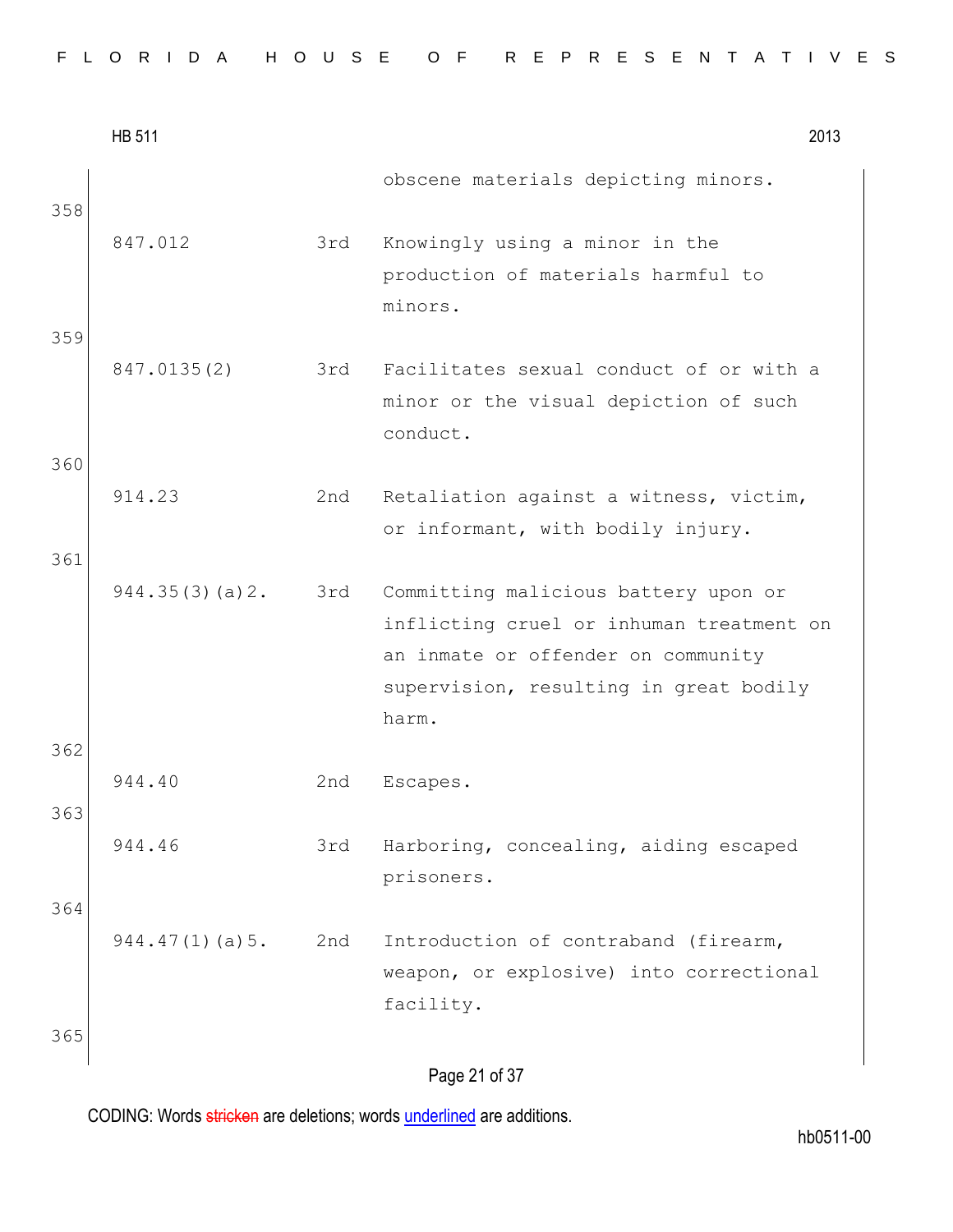|  |  |  |  |  |  |  |  |  |  | FLORIDA HOUSE OF REPRESENTATIVES |  |  |  |  |  |  |  |  |  |  |  |  |  |  |  |  |
|--|--|--|--|--|--|--|--|--|--|----------------------------------|--|--|--|--|--|--|--|--|--|--|--|--|--|--|--|--|
|--|--|--|--|--|--|--|--|--|--|----------------------------------|--|--|--|--|--|--|--|--|--|--|--|--|--|--|--|--|

HB 511 2013 Page 22 of 37 951.22(1) 3rd Intoxicating drug, firearm, or weapon introduced into county facility. 366 367 (g) LEVEL 7 368 Florida Statute Felony Degree Description 369 316.027(1)(b) 1st Accident involving death, failure to stop; leaving scene. 370 316.193(3)(c)2. 3rd DUI resulting in serious bodily injury. 371 316.1935(3)(b) 1st Causing serious bodily injury or death to another person; driving at high speed or with wanton disregard for safety while fleeing or attempting to elude law enforcement officer who is in a patrol vehicle with siren and lights activated. 372 327.35(3)(c)2. 3rd Vessel BUI resulting in serious bodily injury. 373 402.319(2) 2nd Misrepresentation and negligence or intentional act resulting in great bodily harm, permanent disfiguration, permanent disability, or death.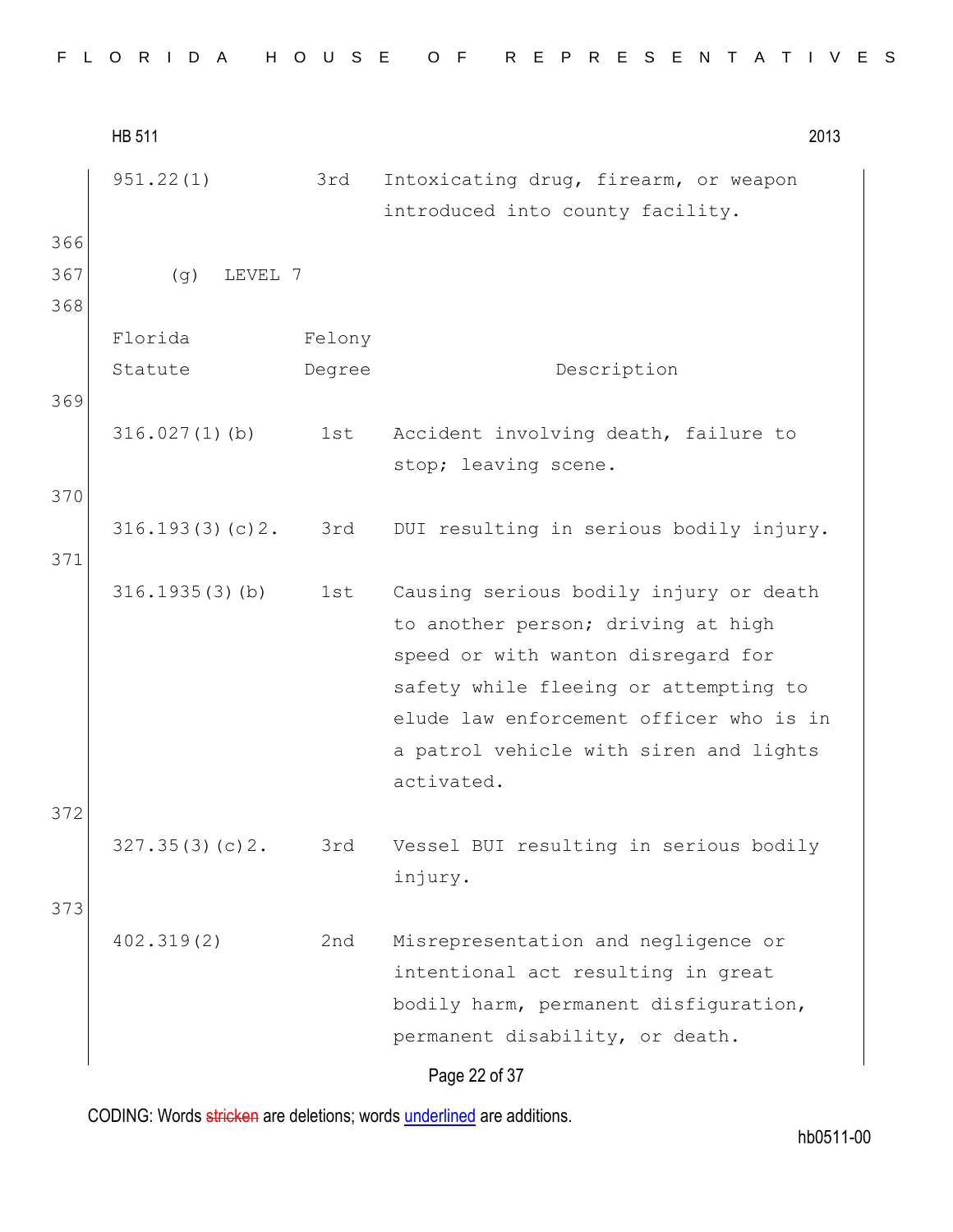| FLORIDA HOUSE OF REPRESENTATIVES |  |
|----------------------------------|--|
|----------------------------------|--|

|     | <b>HB 511</b>     |     | 2013                                                  |
|-----|-------------------|-----|-------------------------------------------------------|
| 374 |                   |     |                                                       |
|     | 409.920           | 3rd | Medicaid provider fraud; \$10,000 or                  |
|     | $(2)$ (b) $1.a.$  |     | less.                                                 |
| 375 |                   |     |                                                       |
|     | 409.920           | 2nd | Medicaid provider fraud; more than                    |
|     | $(2)$ (b) $1.b$ . |     | \$10,000, but less than \$50,000.                     |
| 376 |                   |     |                                                       |
|     | 456.065(2)        | 3rd | Practicing a health care profession                   |
|     |                   |     | without a license.                                    |
| 377 |                   |     |                                                       |
|     | 456.065(2)        | 2nd | Practicing a health care profession                   |
|     |                   |     | without a license which results in                    |
|     |                   |     | serious bodily injury.                                |
| 378 |                   |     |                                                       |
|     | 458.327(1)        | 3rd | Practicing medicine without a license.                |
| 379 |                   |     |                                                       |
|     | 459.013(1)        | 3rd | Practicing osteopathic medicine without<br>a license. |
| 380 |                   |     |                                                       |
|     | 460.411(1)        | 3rd | Practicing chiropractic medicine                      |
|     |                   |     | without a license.                                    |
| 381 |                   |     |                                                       |
|     | 461.012(1)        | 3rd | Practicing podiatric medicine without a               |
|     |                   |     | license.                                              |
| 382 |                   |     |                                                       |
|     | 462.17            | 3rd | Practicing naturopathy without a                      |
|     |                   |     | license.                                              |
| 383 |                   |     |                                                       |
|     |                   |     |                                                       |
|     |                   |     | Page 23 of 37                                         |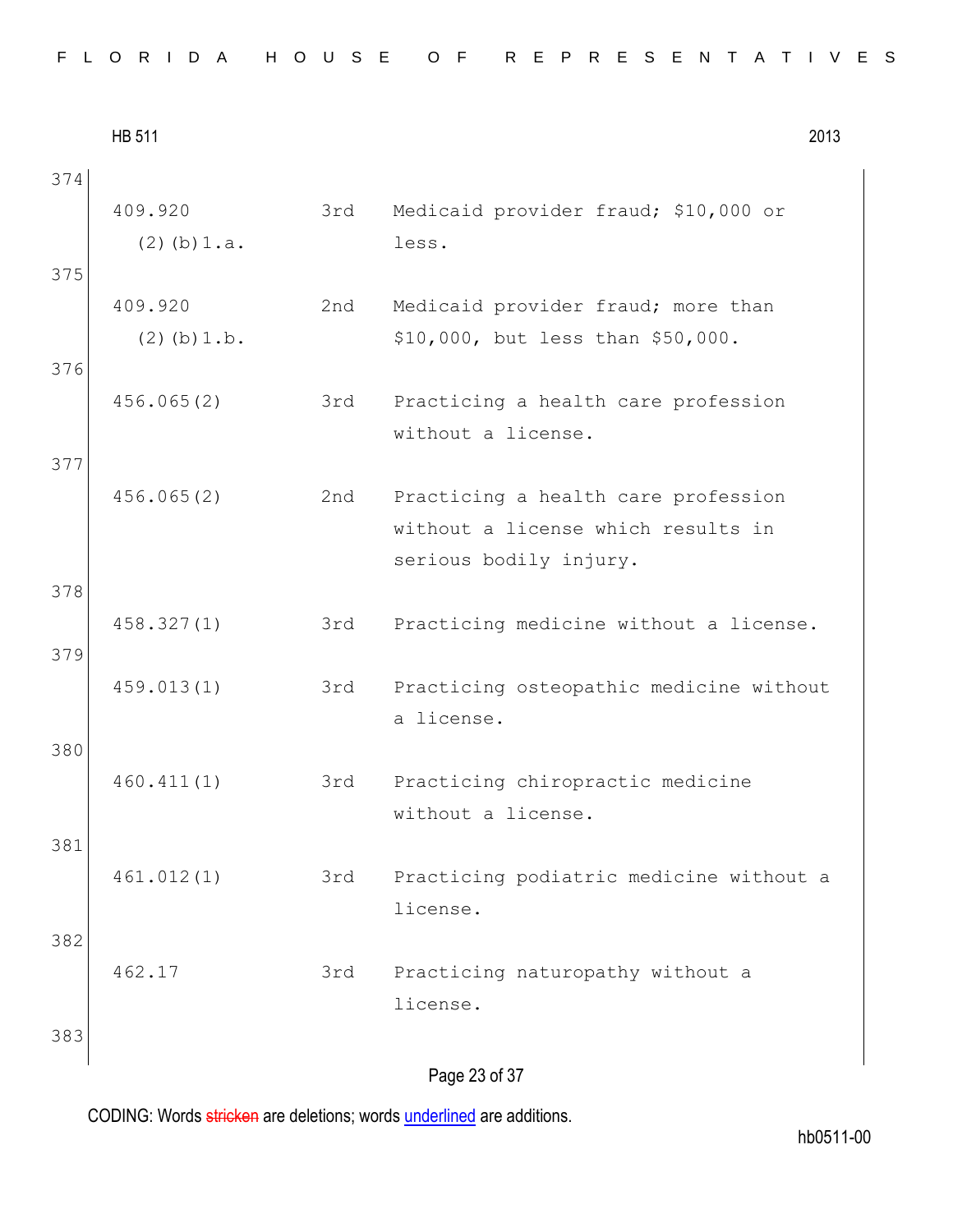|  |  |  |  |  |  |  |  |  |  |  |  |  | FLORIDA HOUSE OF REPRESENTATIVES |  |  |  |  |  |  |  |  |  |  |  |  |  |  |  |  |
|--|--|--|--|--|--|--|--|--|--|--|--|--|----------------------------------|--|--|--|--|--|--|--|--|--|--|--|--|--|--|--|--|
|--|--|--|--|--|--|--|--|--|--|--|--|--|----------------------------------|--|--|--|--|--|--|--|--|--|--|--|--|--|--|--|--|

|            | <b>HB 511</b> |     | 2013                                                                      |
|------------|---------------|-----|---------------------------------------------------------------------------|
| 384        | 463.015(1)    | 3rd | Practicing optometry without a license.                                   |
| 385        | 464.016(1)    | 3rd | Practicing nursing without a license.                                     |
|            | 465.015(2)    | 3rd | Practicing pharmacy without a license.                                    |
| 386        | 466.026(1)    | 3rd | Practicing dentistry or dental hygiene<br>without a license.              |
| 387<br>388 | 467.201       | 3rd | Practicing midwifery without a license.                                   |
|            | 468.366       | 3rd | Delivering respiratory care services<br>without a license.                |
| 389        | 483.828(1)    | 3rd | Practicing as clinical laboratory<br>personnel without a license.         |
| 390        | 483.901(9)    | 3rd | Practicing medical physics without a<br>license.                          |
| 391        | 484.013(1)(c) | 3rd | Preparing or dispensing optical devices<br>without a prescription.        |
| 392        | 484.053       | 3rd | Dispensing hearing aids without a<br>license.                             |
| 393        | 494.0018(2)   | 1st | Conviction of any violation of ss.<br>494.001-494.0077 in which the total |
|            |               |     | Page 24 of 37                                                             |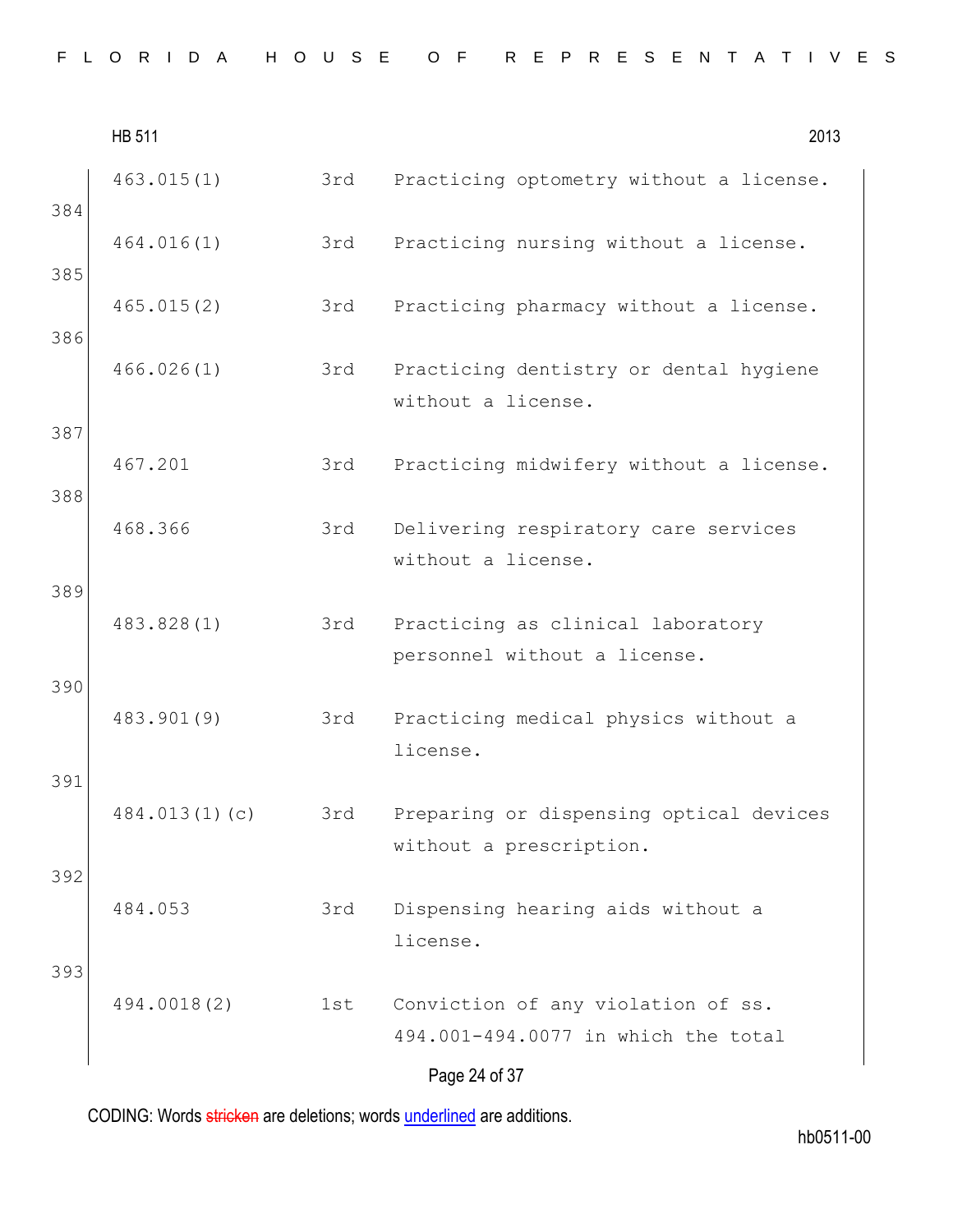|  |  |  |  |  |  |  |  |  | FLORIDA HOUSE OF REPRESENTATIVES |
|--|--|--|--|--|--|--|--|--|----------------------------------|
|--|--|--|--|--|--|--|--|--|----------------------------------|

|            | <b>HB 511</b>       |     | 2013                                                                                                                                    |
|------------|---------------------|-----|-----------------------------------------------------------------------------------------------------------------------------------------|
| 394        |                     |     | money and property unlawfully obtained<br>exceeded \$50,000 and there were five or<br>more victims.                                     |
| 395        | 560.123(8)(b)1. 3rd |     | Failure to report currency or payment<br>instruments exceeding \$300 but less<br>than \$20,000 by a money services<br>business.         |
| 396        | 560.125(5)(a)       | 3rd | Money services business by unauthorized<br>person, currency or payment instruments<br>exceeding \$300 but less than \$20,000.           |
| 397        | 655.50(10)(b)1.     | 3rd | Failure to report financial<br>transactions exceeding \$300 but less<br>than \$20,000 by financial institution.                         |
|            | 775.21(10)(a)       | 3rd | Sexual predator; failure to register;<br>failure to renew driver's license or<br>identification card; other registration<br>violations. |
| 398<br>399 | 775.21(10)(b)       | 3rd | Sexual predator working where children<br>regularly congregate.                                                                         |
|            | 775.21(10)(g)       | 3rd | Failure to report or providing false<br>information about a sexual predator;<br>harbor or conceal a sexual predator.<br>Page 25 of 37   |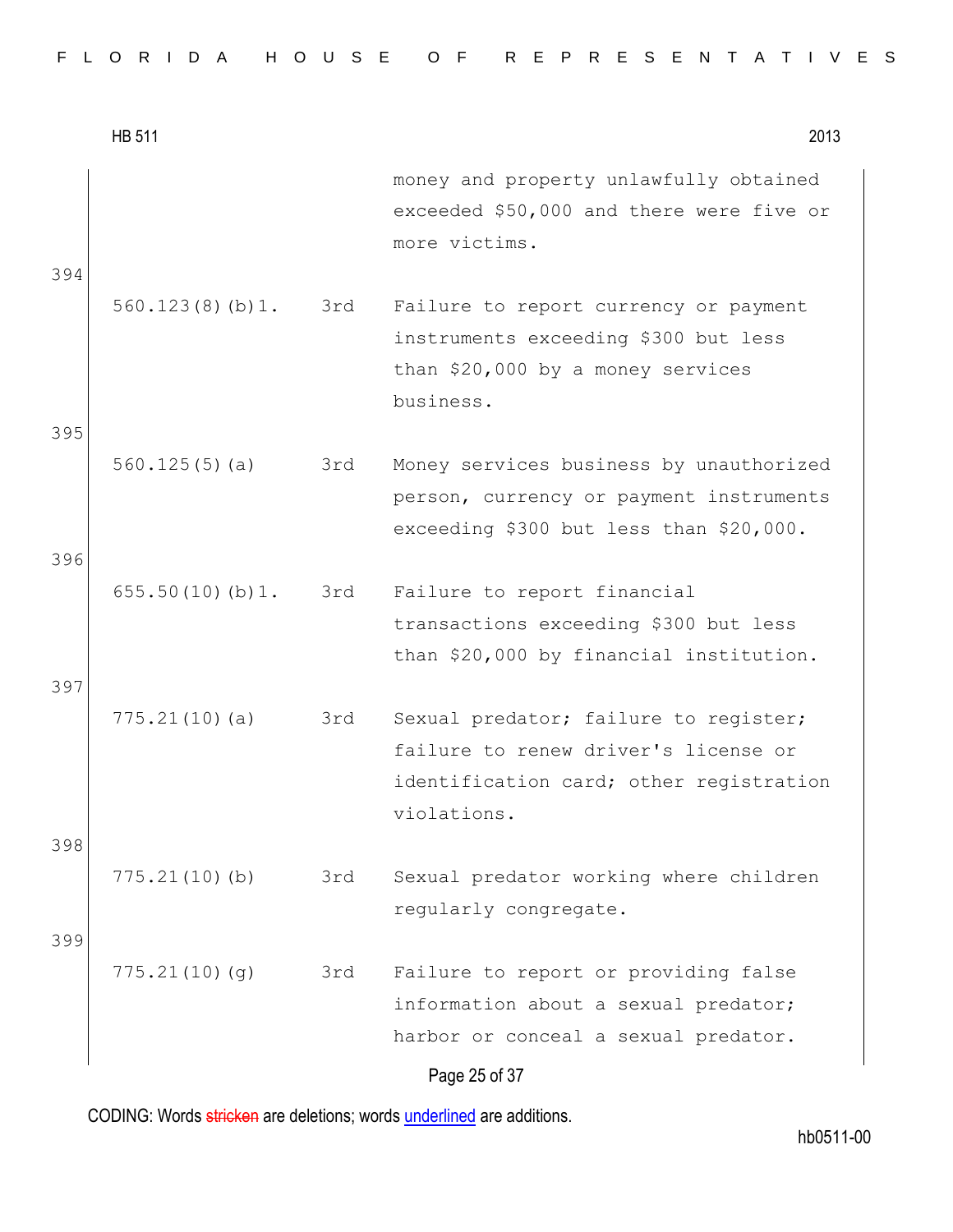| FLORIDA HOUSE OF REPRESENTATIVES |  |  |  |  |  |  |  |  |  |  |  |  |  |  |  |  |  |  |  |  |  |  |  |  |  |  |
|----------------------------------|--|--|--|--|--|--|--|--|--|--|--|--|--|--|--|--|--|--|--|--|--|--|--|--|--|--|
|----------------------------------|--|--|--|--|--|--|--|--|--|--|--|--|--|--|--|--|--|--|--|--|--|--|--|--|--|--|

|            | <b>HB 511</b>    |     | 2013                                                                                                                             |
|------------|------------------|-----|----------------------------------------------------------------------------------------------------------------------------------|
| 400<br>401 | 782.051(3)       | 2nd | Attempted felony murder of a person by<br>a person other than the perpetrator or<br>the perpetrator of an attempted felony.      |
| 402        | 782.07(1)        | 2nd | Killing of a human being by the act,<br>procurement, or culpable negligence of<br>another (manslaughter).                        |
|            | 782.071          | 2nd | Killing of a human being or viable<br>fetus by the operation of a motor<br>vehicle in a reckless manner (vehicular<br>homicide). |
| 403<br>404 | 782.072          | 2nd | Killing of a human being by the<br>operation of a vessel in a reckless<br>manner (vessel homicide).                              |
| 405        | 784.045(1)(a)1.  | 2nd | Aggravated battery; intentionally<br>causing great bodily harm or<br>disfigurement.                                              |
| 406        | 784.045(1)(a)2.  | 2nd | Aggravated battery; using deadly<br>weapon.                                                                                      |
| 407        | $784.045(1)$ (b) | 2nd | Aggravated battery; perpetrator aware<br>victim pregnant.                                                                        |
|            |                  |     | Page 26 of 37                                                                                                                    |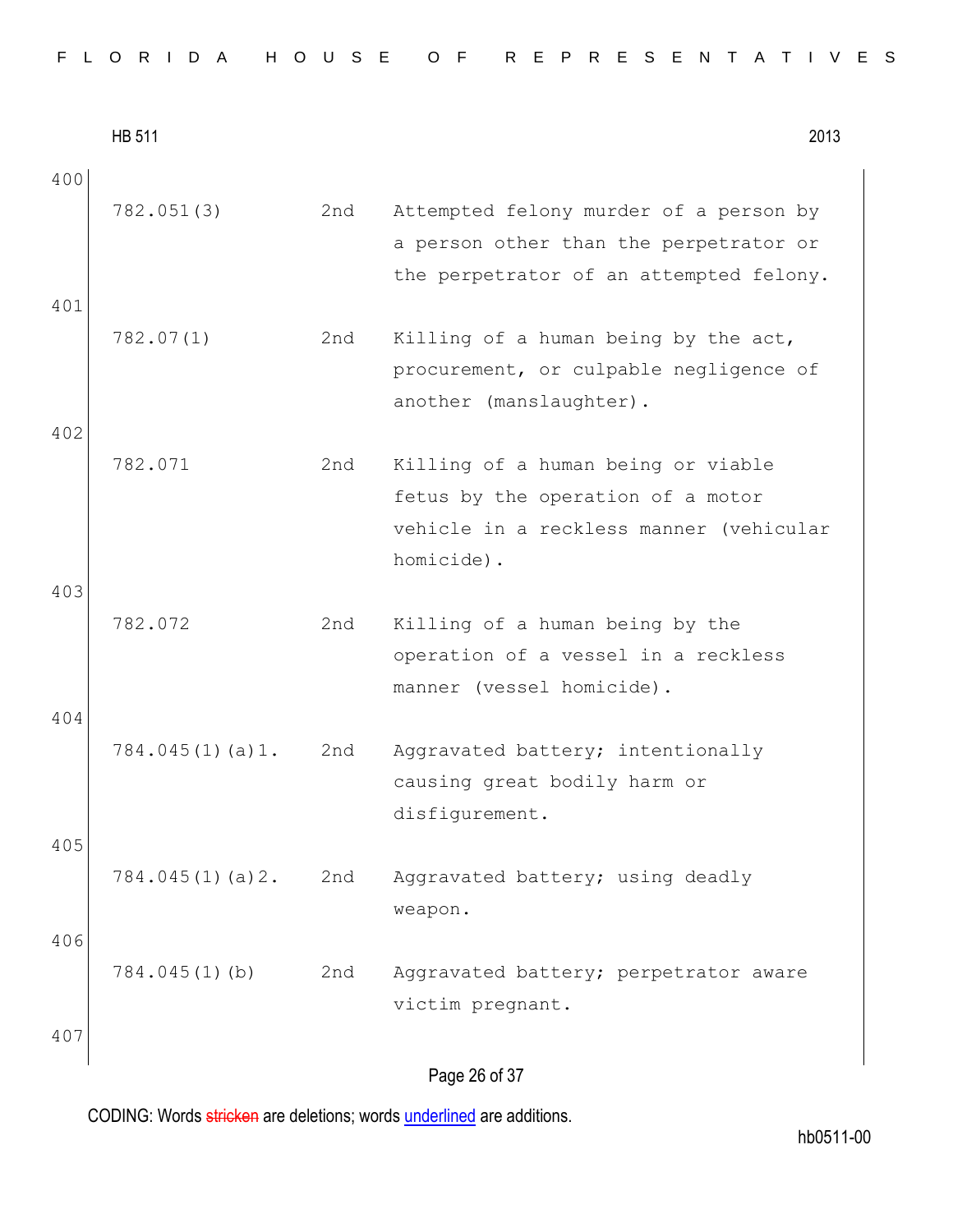|            | <b>HB 511</b> |     | 2013                                                                          |
|------------|---------------|-----|-------------------------------------------------------------------------------|
| 408        | 784.048(4)    | 3rd | Aggravated stalking; violation of<br>injunction or court order.               |
|            | 784.048(7)    | 3rd | Aggravated stalking; violation of court<br>order.                             |
| 409        | 784.07(2)(d)  | 1st | Aggravated battery on law enforcement<br>officer, firefighter, etc.           |
| 410        | 784.074(1)(a) | 1st | Aggravated battery on sexually violent<br>predators facility staff.           |
| 411        | 784.08(2)(a)  | 1st | Aggravated battery on a person 65 years<br>of age or older.                   |
| 412        | 784.081(1)    | 1st | Aggravated battery on specified<br>official or employee.                      |
| 413        | 784.082(1)    | 1st | Aggravated battery by detained person<br>on visitor or other detainee.        |
| 414<br>415 | 784.083(1)    | 1st | Aggravated battery on code inspector.                                         |
|            | 787.06(3)(a)  | 1st | Human trafficking using coercion for<br>labor and services.                   |
| 416        | 787.06(3)(e)  | 1st | Human trafficking using coercion for<br>labor and services by the transfer or |
|            |               |     | Page 27 of 37                                                                 |

hb0511-00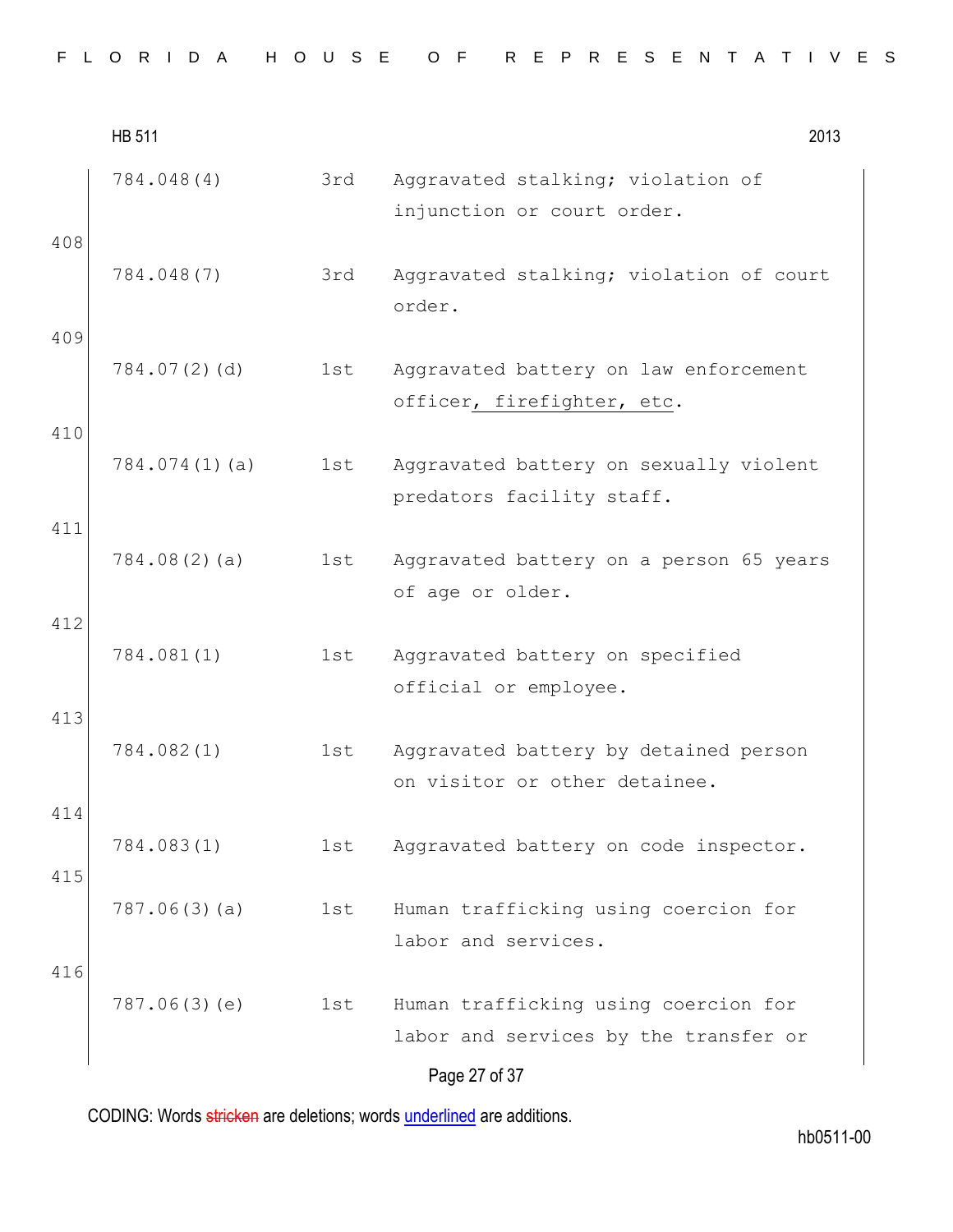|  |  |  |  |  |  |  |  |  | FLORIDA HOUSE OF REPRESENTATIVES |  |  |  |  |  |  |  |  |  |  |  |  |  |  |  |  |  |  |  |  |  |  |  |
|--|--|--|--|--|--|--|--|--|----------------------------------|--|--|--|--|--|--|--|--|--|--|--|--|--|--|--|--|--|--|--|--|--|--|--|
|--|--|--|--|--|--|--|--|--|----------------------------------|--|--|--|--|--|--|--|--|--|--|--|--|--|--|--|--|--|--|--|--|--|--|--|

|     | <b>HB 511</b> |     | 2013                                                                                                                                        |
|-----|---------------|-----|---------------------------------------------------------------------------------------------------------------------------------------------|
| 417 |               |     | transport of any individual from<br>outside Florida to within the state.                                                                    |
| 418 | 790.07(4)     | 1st | Specified weapons violation subsequent<br>to previous conviction of s. 790.07(1)<br>or $(2)$ .                                              |
|     | 790.16(1)     | 1st | Discharge of a machine gun under<br>specified circumstances.                                                                                |
| 419 | 790.165(2)    | 2nd | Manufacture, sell, possess, or deliver<br>hoax bomb.                                                                                        |
| 420 | 790.165(3)    | 2nd | Possessing, displaying, or threatening<br>to use any hoax bomb while committing<br>or attempting to commit a felony.                        |
| 421 | 790.166(3)    | 2nd | Possessing, selling, using, or<br>attempting to use a hoax weapon of mass<br>destruction.                                                   |
| 422 | 790.166(4)    | 2nd | Possessing, displaying, or threatening<br>to use a hoax weapon of mass<br>destruction while committing or<br>attempting to commit a felony. |
| 423 | 790.23        |     | 1st, PBL Possession of a firearm by a person who<br>qualifies for the penalty enhancements<br>Page 28 of 37                                 |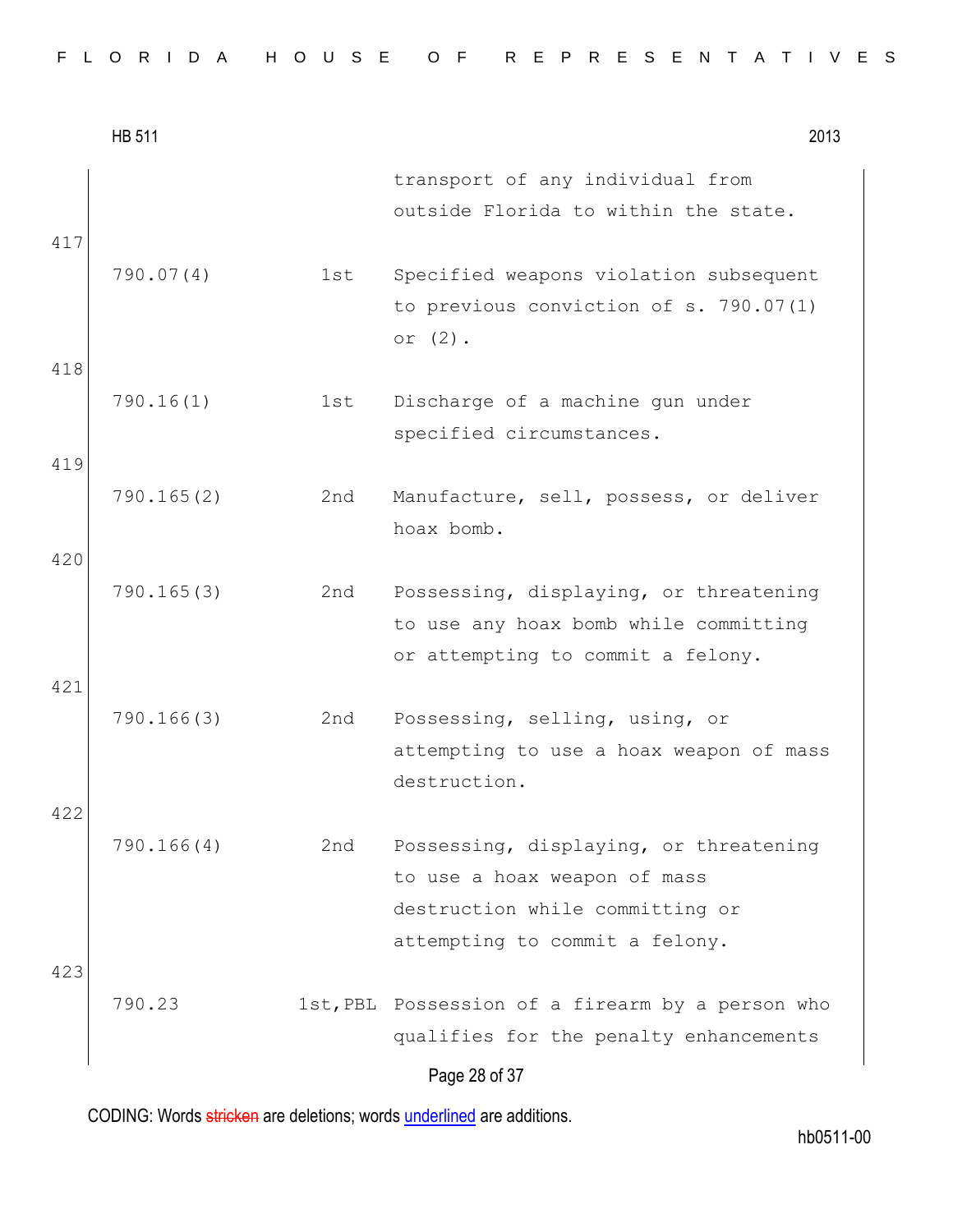|  |  |  |  |  |  |  |  | FLORIDA HOUSE OF REPRESENTATIVES |  |  |  |  |  |  |  |  |  |  |  |  |  |  |  |  |  |  |  |  |  |  |  |  |  |  |
|--|--|--|--|--|--|--|--|----------------------------------|--|--|--|--|--|--|--|--|--|--|--|--|--|--|--|--|--|--|--|--|--|--|--|--|--|--|
|--|--|--|--|--|--|--|--|----------------------------------|--|--|--|--|--|--|--|--|--|--|--|--|--|--|--|--|--|--|--|--|--|--|--|--|--|--|

|            | <b>HB 511</b>  |     | 2013                                                                                                                                            |
|------------|----------------|-----|-------------------------------------------------------------------------------------------------------------------------------------------------|
| 424        |                |     | provided for in s. 874.04.                                                                                                                      |
| 425        | 794.08(4)      | 3rd | Female genital mutilation; consent by a<br>parent, quardian, or a person in<br>custodial authority to a victim younger<br>than 18 years of age. |
| 426        | 796.03         | 2nd | Procuring any person under 16 years for<br>prostitution.                                                                                        |
|            | 800.04(5)(c)1. | 2nd | Lewd or lascivious molestation; victim<br>less than 12 years of age; offender<br>less than 18 years.                                            |
| 427<br>428 | 800.04(5)(c)2. | 2nd | Lewd or lascivious molestation; victim<br>12 years of age or older but less than<br>16 years; offender 18 years or older.                       |
|            | 806.01(2)      | 2nd | Maliciously damage structure by fire or<br>explosive.                                                                                           |
| 429        | 810.02(3)(a)   | 2nd | Burglary of occupied dwelling; unarmed;<br>no assault or battery.                                                                               |
| 430        | 810.02(3)(b)   | 2nd | Burglary of unoccupied dwelling;<br>unarmed; no assault or battery.                                                                             |
| 431        | 810.02(3)(d)   | 2nd | Burglary of occupied conveyance;<br>Page 29 of 37                                                                                               |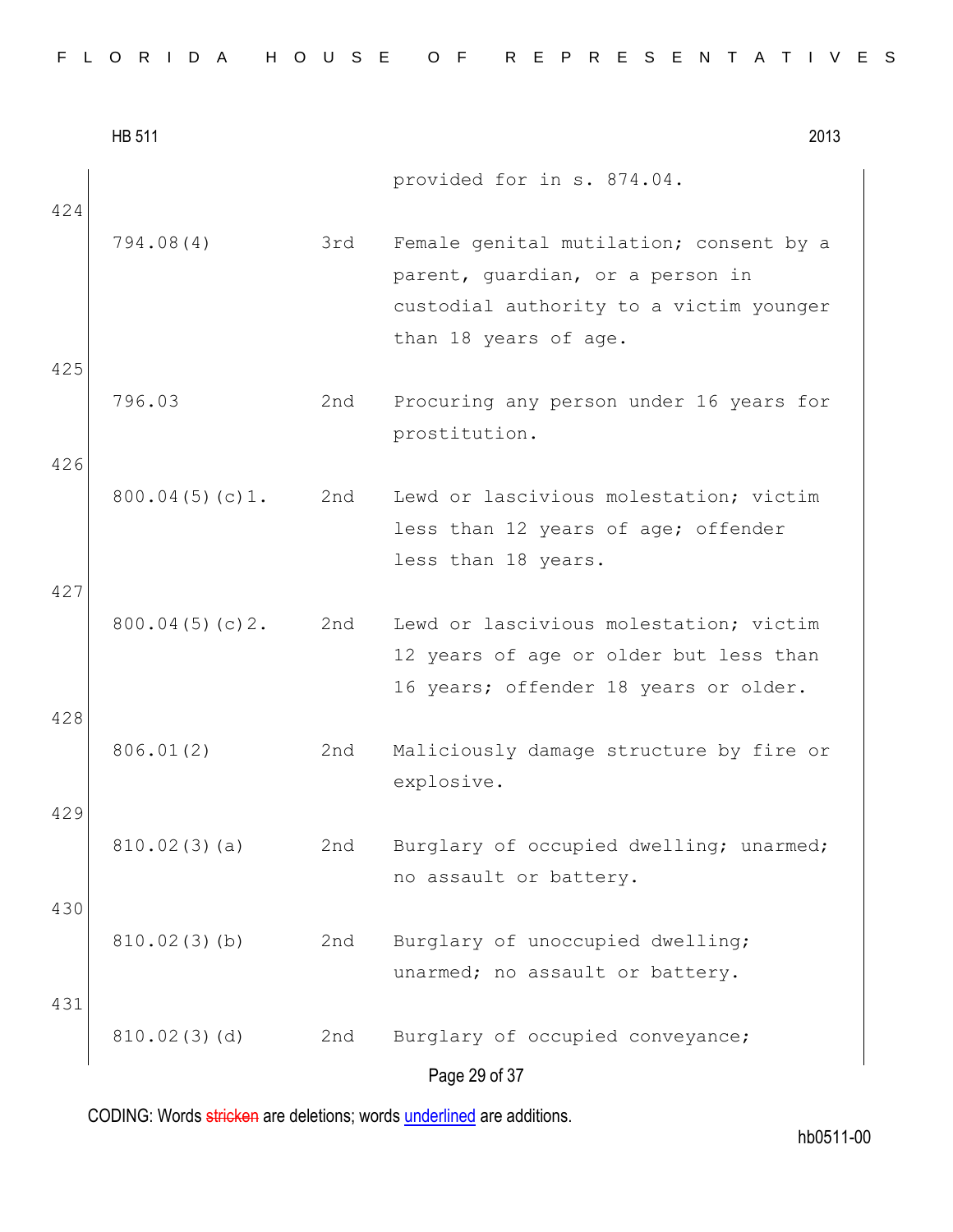|  |  |  |  |  |  |  |  |  |  |  |  |  | FLORIDA HOUSE OF REPRESENTATIVES |  |  |  |  |  |  |  |  |  |  |  |  |  |  |  |  |
|--|--|--|--|--|--|--|--|--|--|--|--|--|----------------------------------|--|--|--|--|--|--|--|--|--|--|--|--|--|--|--|--|
|--|--|--|--|--|--|--|--|--|--|--|--|--|----------------------------------|--|--|--|--|--|--|--|--|--|--|--|--|--|--|--|--|

|            | <b>HB 511</b>   |     | 2013                                                                                                                                                                                          |
|------------|-----------------|-----|-----------------------------------------------------------------------------------------------------------------------------------------------------------------------------------------------|
| 432        |                 |     | unarmed; no assault or battery.                                                                                                                                                               |
|            | 810.02(3)(e)    | 2nd | Burglary of authorized emergency<br>vehicle.                                                                                                                                                  |
| 433        | 812.014(2)(a)1. | 1st | Property stolen, valued at \$100,000 or<br>more or a semitrailer deployed by a law<br>enforcement officer; property stolen<br>while causing other property damage;<br>1st degree grand theft. |
| 434        | 812.014(2)(b)2. | 2nd | Property stolen, cargo valued at less<br>than \$50,000, grand theft in 2nd<br>degree.                                                                                                         |
| 435        | 812.014(2)(b)3. | 2nd | Property stolen, emergency medical<br>equipment; 2nd degree grand theft.                                                                                                                      |
| 436        | 812.014(2)(b)4. | 2nd | Property stolen, law enforcement<br>equipment from authorized emergency<br>vehicle.                                                                                                           |
| 437<br>438 | 812.0145(2)(a)  | 1st | Theft from person 65 years of age or<br>older; \$50,000 or more.                                                                                                                              |
|            | 812.019(2)      | 1st | Stolen property; initiates, organizes,<br>plans, etc., the theft of property and<br>traffics in stolen property.<br>Page 30 of 37                                                             |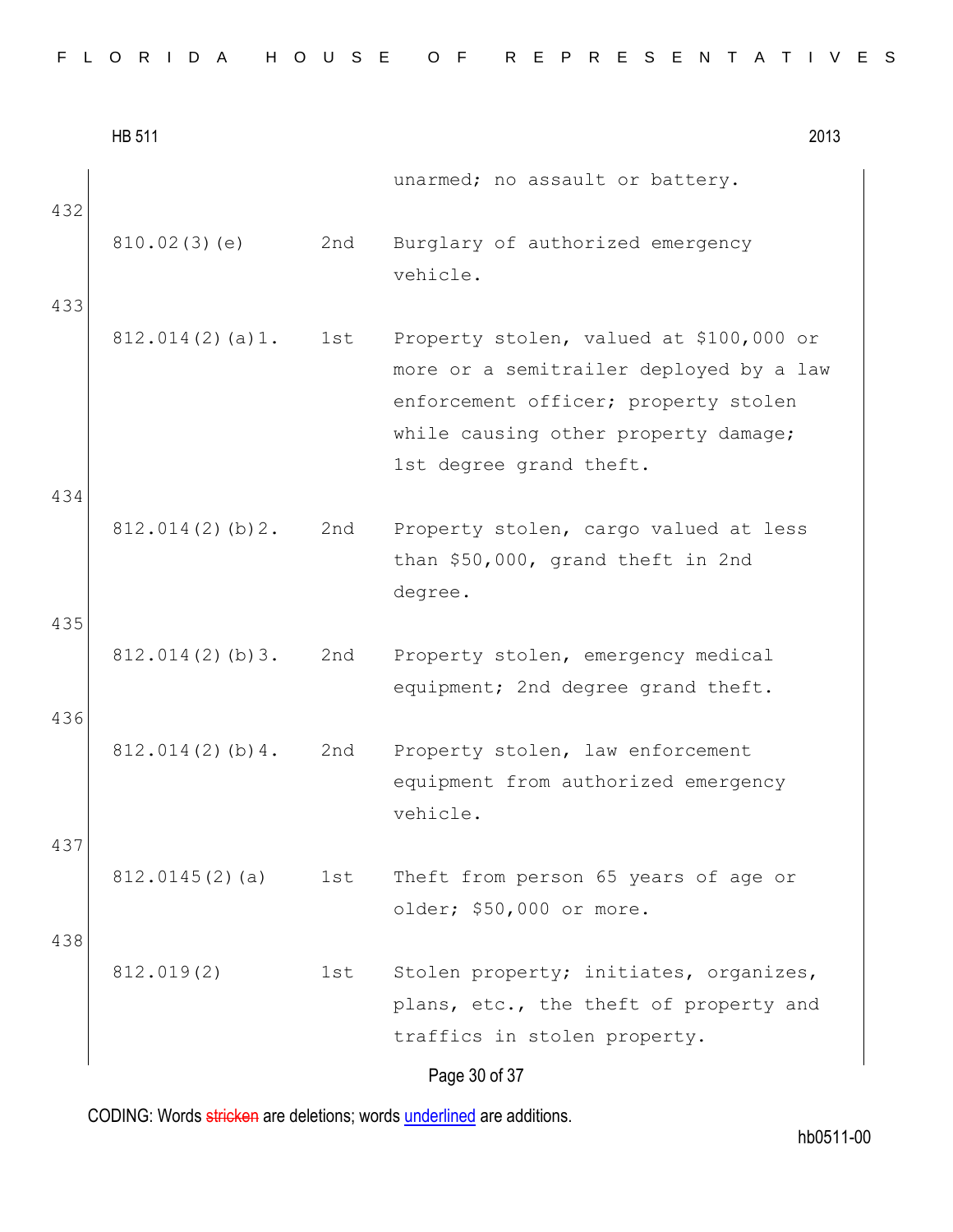|  |  |  |  |  |  |  |  |  | FLORIDA HOUSE OF REPRESENTATIVES |  |
|--|--|--|--|--|--|--|--|--|----------------------------------|--|
|--|--|--|--|--|--|--|--|--|----------------------------------|--|

|            | <b>HB 511</b>                        |     | 2013                                                                                                                                                                                                           |
|------------|--------------------------------------|-----|----------------------------------------------------------------------------------------------------------------------------------------------------------------------------------------------------------------|
| 439<br>440 | 812.131(2)(a)                        | 2nd | Robbery by sudden snatching.                                                                                                                                                                                   |
|            | 812.133(2)(b)                        | 1st | Carjacking; no firearm, deadly weapon,<br>or other weapon.                                                                                                                                                     |
| 441        | 817.234(8)(a)                        | 2nd | Solicitation of motor vehicle accident<br>victims with intent to defraud.                                                                                                                                      |
| 442        | 817.234(9)                           | 2nd | Organizing, planning, or participating<br>in an intentional motor vehicle<br>collision.                                                                                                                        |
| 443<br>444 | 817.234(11)(c)                       | 1st | Insurance fraud; property value<br>\$100,000 or more.                                                                                                                                                          |
|            | 817.2341<br>$(2)$ (b) &<br>$(3)$ (b) | 1st | Making false entries of material fact<br>or false statements regarding property<br>values relating to the solvency of an<br>insuring entity which are a significant<br>cause of the insolvency of that entity. |
| 445        | 825.102(3)(b)                        | 2nd | Neglecting an elderly person or<br>disabled adult causing great bodily<br>harm, disability, or disfigurement.                                                                                                  |
| 446        | 825.103(2)(b)                        | 2nd | Exploiting an elderly person or<br>disabled adult and property is valued<br>Page 31 of 37                                                                                                                      |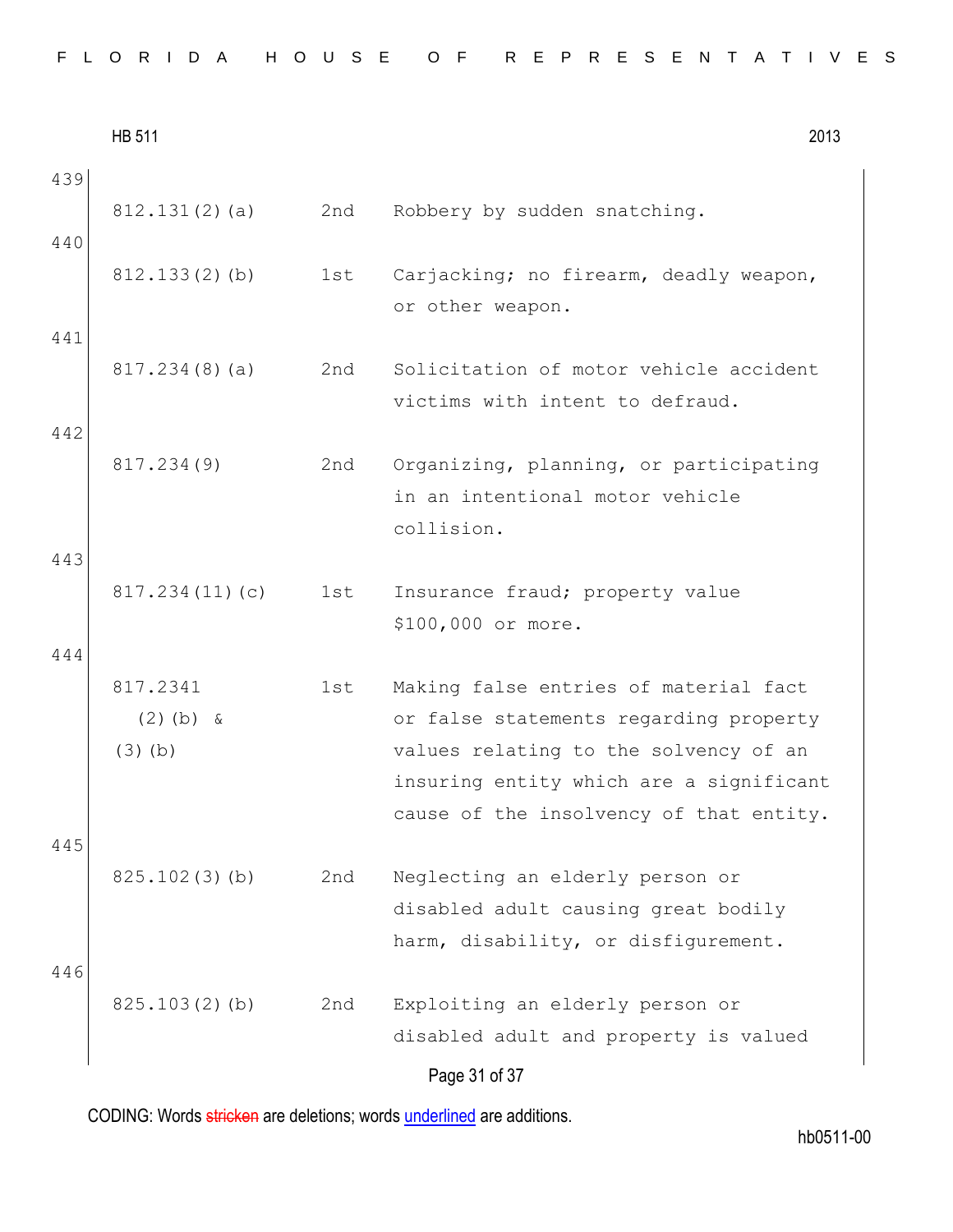|  |  |  |  |  |  |  |  |  | FLORIDA HOUSE OF REPRESENTATIVES |  |  |  |  |  |  |  |  |  |  |  |  |  |  |  |  |  |  |  |  |  |  |  |
|--|--|--|--|--|--|--|--|--|----------------------------------|--|--|--|--|--|--|--|--|--|--|--|--|--|--|--|--|--|--|--|--|--|--|--|
|--|--|--|--|--|--|--|--|--|----------------------------------|--|--|--|--|--|--|--|--|--|--|--|--|--|--|--|--|--|--|--|--|--|--|--|

|     | <b>HB 511</b> |     | 2013                                                                                      |
|-----|---------------|-----|-------------------------------------------------------------------------------------------|
|     |               |     | at \$20,000 or more, but less than<br>\$100,000.                                          |
| 447 | 827.03(2)(b)  | 2nd | Neglect of a child causing great bodily<br>harm, disability, or disfigurement.            |
| 448 | 827.04(3)     | 3rd | Impregnation of a child under 16 years<br>of age by person 21 years of age or<br>older.   |
| 449 |               |     |                                                                                           |
|     | 837.05(2)     | 3rd | Giving false information about alleged<br>capital felony to a law enforcement<br>officer. |
| 450 |               |     |                                                                                           |
| 451 | 838.015       | 2nd | Bribery.                                                                                  |
|     | 838.016       | 2nd | Unlawful compensation or reward for<br>official behavior.                                 |
| 452 | 838.021(3)(a) | 2nd | Unlawful harm to a public servant.                                                        |
| 453 |               |     |                                                                                           |
|     | 838.22        | 2nd | Bid tampering.                                                                            |
| 454 | 847.0135(3)   | 3rd | Solicitation of a child, via a computer<br>service, to commit an unlawful sex act.        |
| 455 | 847.0135(4)   | 2nd | Traveling to meet a minor to commit an<br>unlawful sex act.                               |
|     |               |     | Page 32 of 37                                                                             |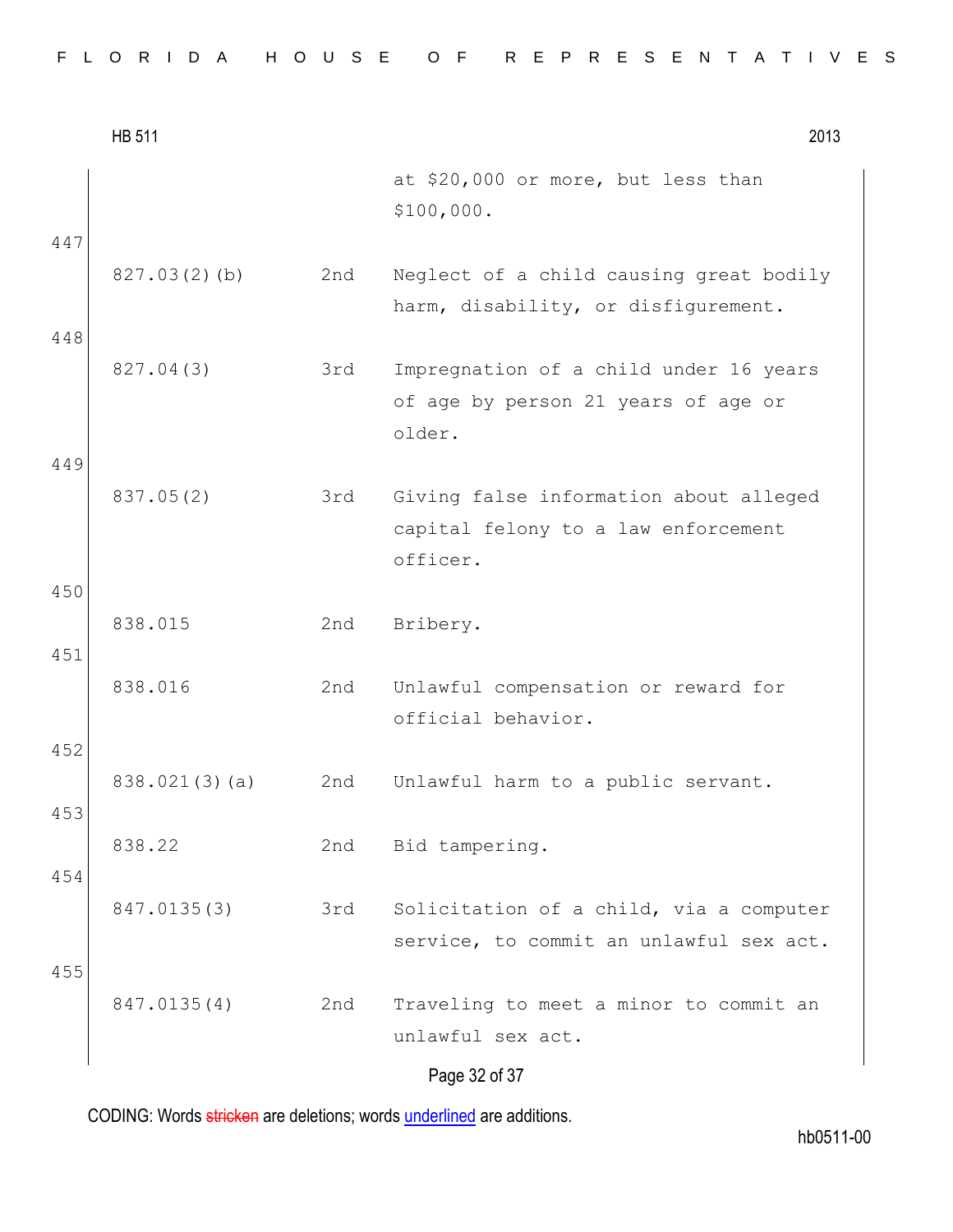|  |  |  |  |  |  |  |  |  |  | FLORIDA HOUSE OF REPRESENTATIVES |  |  |  |  |  |  |  |  |  |  |  |  |  |  |  |  |
|--|--|--|--|--|--|--|--|--|--|----------------------------------|--|--|--|--|--|--|--|--|--|--|--|--|--|--|--|--|
|--|--|--|--|--|--|--|--|--|--|----------------------------------|--|--|--|--|--|--|--|--|--|--|--|--|--|--|--|--|

|     | <b>HB 511</b>  |     | 2013                                                                                                                                                                                                                                                                                                                             |
|-----|----------------|-----|----------------------------------------------------------------------------------------------------------------------------------------------------------------------------------------------------------------------------------------------------------------------------------------------------------------------------------|
| 456 |                |     |                                                                                                                                                                                                                                                                                                                                  |
| 457 | 872.06         | 2nd | Abuse of a dead human body.                                                                                                                                                                                                                                                                                                      |
| 458 | 874.10         |     | 1st, PBL Knowingly initiates, organizes, plans,<br>finances, directs, manages, or<br>supervises criminal gang-related<br>activity.                                                                                                                                                                                               |
| 459 | 893.13(1)(c)1. | 1st | Sell, manufacture, or deliver cocaine<br>(or other drug prohibited under s.<br>$893.03(1)(a)$ , $(1)(b)$ , $(1)(d)$ , $(2)(a)$ ,<br>$(2)$ (b), or $(2)$ (c) 4.) within 1,000 feet<br>of a child care facility, school, or<br>state, county, or municipal park or<br>publicly owned recreational facility or<br>community center. |
| 460 | 893.13(1)(e)1. | 1st | Sell, manufacture, or deliver cocaine<br>or other drug prohibited under s.<br>$893.03(1)(a)$ , $(1)(b)$ , $(1)(d)$ , $(2)(a)$ ,<br>$(2)$ (b), or $(2)$ (c) 4., within 1,000 feet<br>of property used for religious services<br>or a specified business site.                                                                     |
|     | 893.13(4)(a)   | 1st | Deliver to minor cocaine (or other s.<br>$893.03(1)(a)$ , $(1)(b)$ , $(1)(d)$ , $(2)(a)$ ,<br>$(2)$ (b), or $(2)$ (c) 4. drugs).                                                                                                                                                                                                 |
| 461 |                |     |                                                                                                                                                                                                                                                                                                                                  |

# Page 33 of 37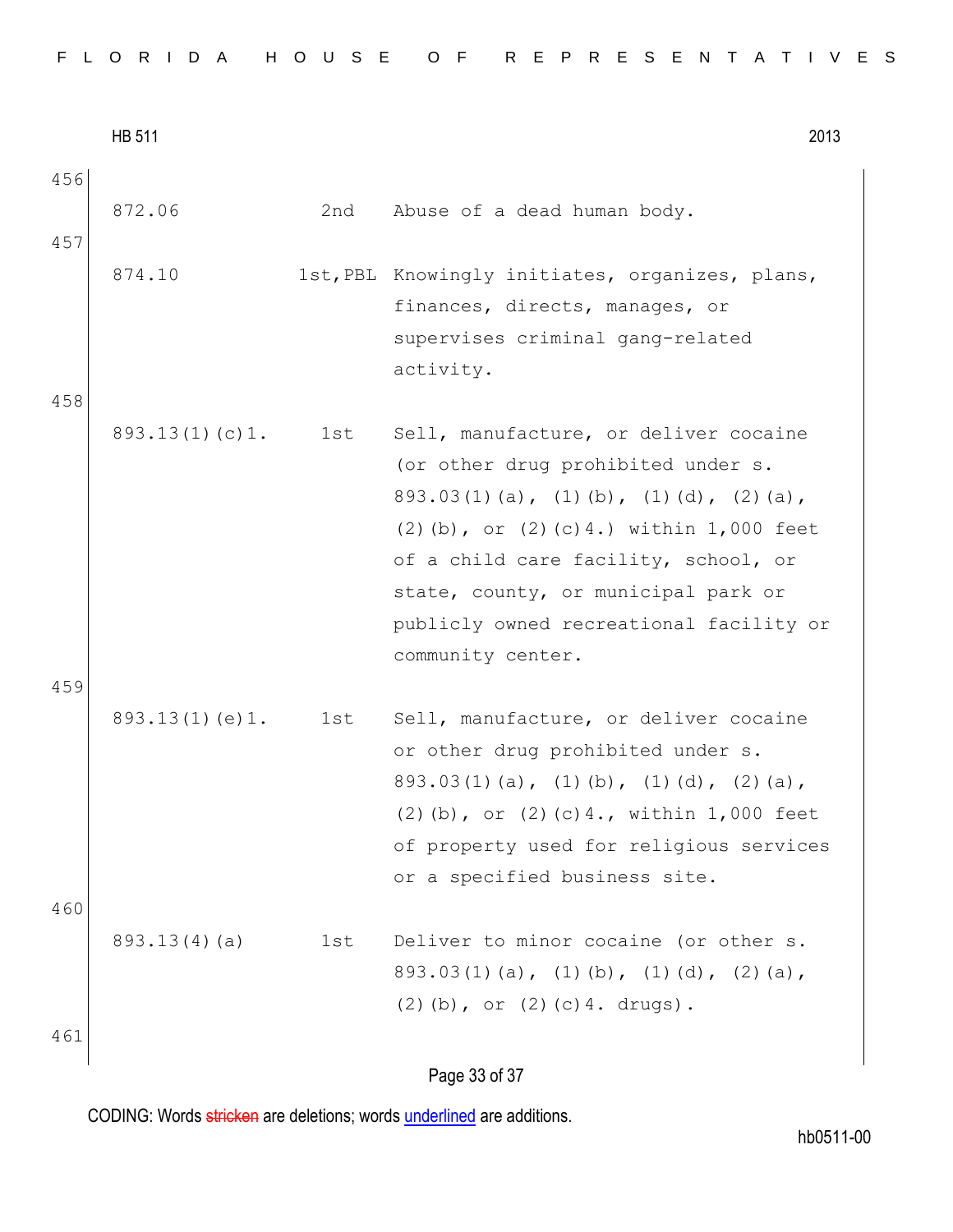|  |  | FLORIDA HOUSE OF REPRESENTATIVES |
|--|--|----------------------------------|
|--|--|----------------------------------|

HB 511 2013 Page 34 of 37 893.135(1)(a)1. 1st Trafficking in cannabis, more than 25 lbs., less than 2,000 lbs. 462 893.135  $(1)$  $(b)$  $1.a.$ 1st Trafficking in cocaine, more than 28 grams, less than 200 grams. 463 893.135 (1)(c)1.a. 1st Trafficking in illegal drugs, more than 4 grams, less than 14 grams. 464 893.135(1)(d)1. 1st Trafficking in phencyclidine, more than 28 grams, less than 200 grams. 465 893.135(1)(e)1. 1st Trafficking in methaqualone, more than 200 grams, less than 5 kilograms. 466 893.135(1)(f)1. 1st Trafficking in amphetamine, more than 14 grams, less than 28 grams. 467 893.135  $(1)(q)1.a.$ 1st Trafficking in flunitrazepam, 4 grams or more, less than 14 grams. 468 893.135  $(1)$  (h)  $1.a.$ 1st Trafficking in gamma-hydroxybutyric acid (GHB), 1 kilogram or more, less than 5 kilograms. 469 893.135  $(1)(j)1.a.$ 1st Trafficking in 1,4-Butanediol, 1 kilogram or more, less than 5 kilograms.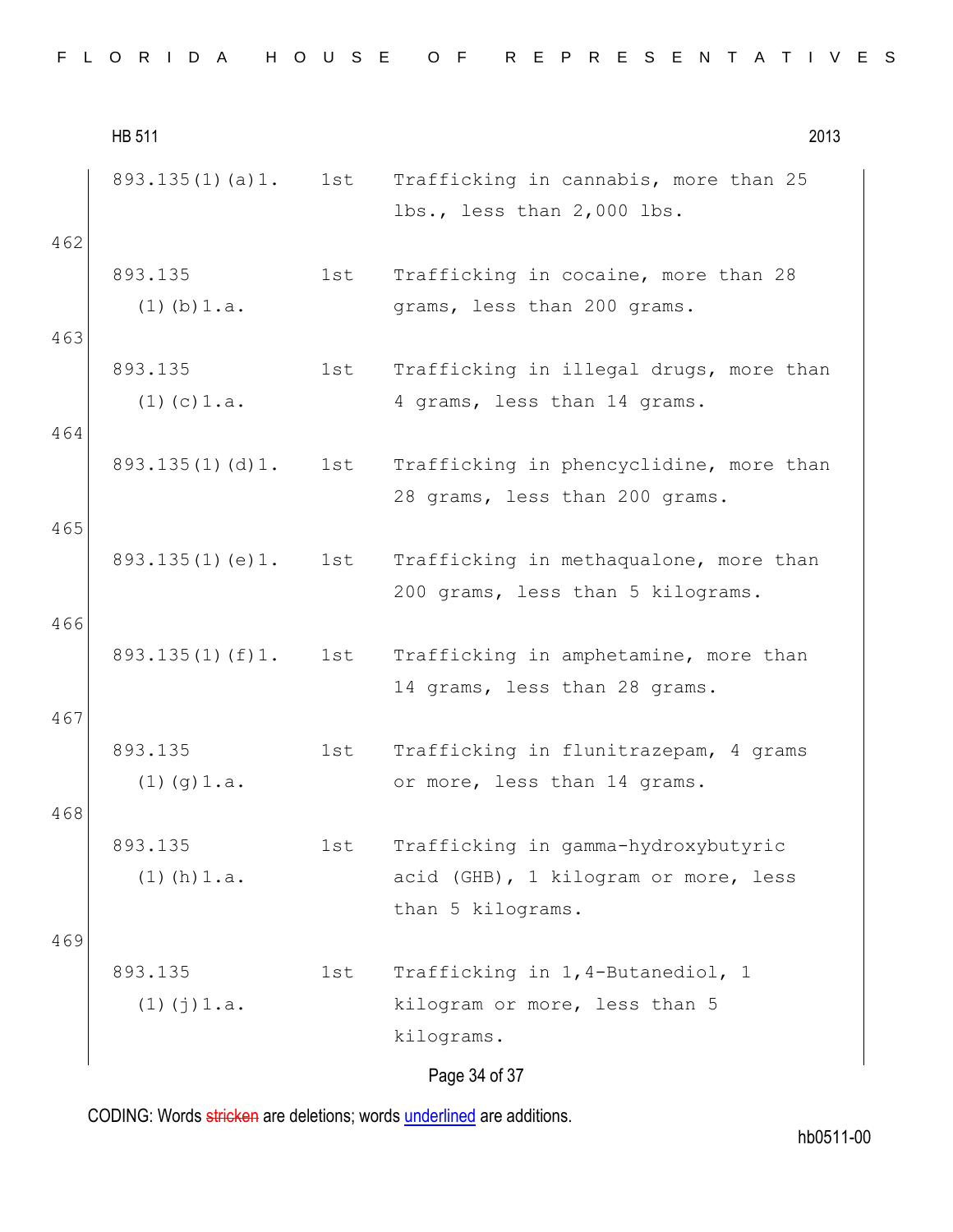| FLORIDA HOUSE OF REPRESENTATIVES |  |  |  |
|----------------------------------|--|--|--|
|----------------------------------|--|--|--|

|     | <b>HB 511</b>               |     | 2013                                                                                                                                              |
|-----|-----------------------------|-----|---------------------------------------------------------------------------------------------------------------------------------------------------|
| 470 |                             |     |                                                                                                                                                   |
| 471 | 893.135<br>$(1)$ (k) $2.a.$ | 1st | Trafficking in Phenethylamines, 10<br>grams or more, less than 200 grams.                                                                         |
| 472 | 893.1351(2)                 | 2nd | Possession of place for trafficking in<br>or manufacturing of controlled<br>substance.                                                            |
| 473 | 896.101(5)(a)               | 3rd | Money laundering, financial<br>transactions exceeding \$300 but less<br>than \$20,000.                                                            |
| 474 | 896.104(4)(a)1.             | 3rd | Structuring transactions to evade<br>reporting or registration requirements,<br>financial transactions exceeding \$300<br>but less than \$20,000. |
| 475 | 943.0435(4)(c)              | 2nd | Sexual offender vacating permanent<br>residence; failure to comply with<br>reporting requirements.                                                |
| 476 | 943.0435(8)                 | 2nd | Sexual offender; remains in state after<br>indicating intent to leave; failure to<br>comply with reporting requirements.                          |
| 477 | 943.0435(9)(a)              | 3rd | Sexual offender; failure to comply with<br>reporting requirements.                                                                                |
|     |                             |     | Page 35 of 37                                                                                                                                     |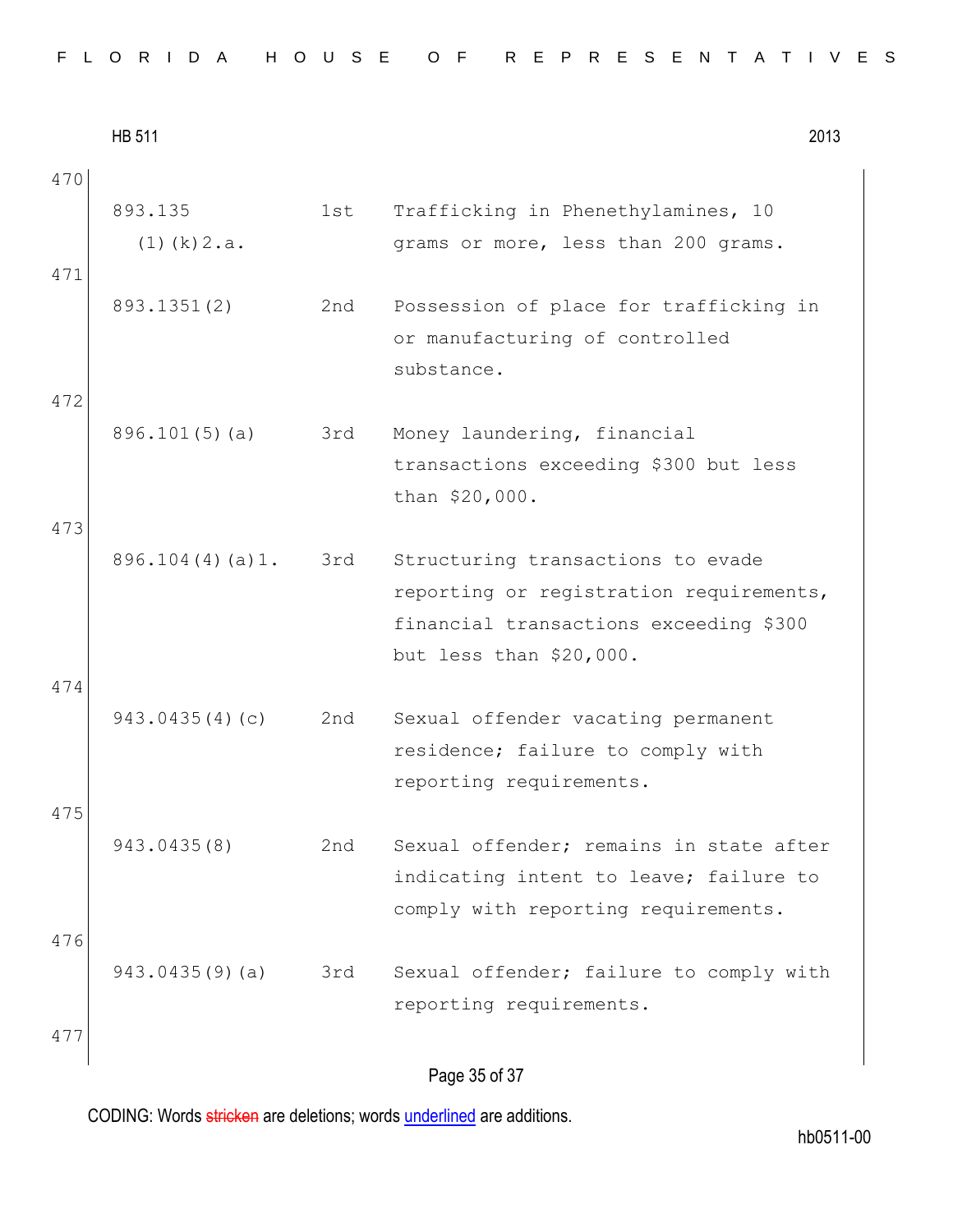|  |  |  |  |  |  |  |  | FLORIDA HOUSE OF REPRESENTATIVES |  |  |  |  |  |  |  |  |  |  |  |  |  |  |  |  |  |  |  |  |  |  |  |  |  |
|--|--|--|--|--|--|--|--|----------------------------------|--|--|--|--|--|--|--|--|--|--|--|--|--|--|--|--|--|--|--|--|--|--|--|--|--|
|--|--|--|--|--|--|--|--|----------------------------------|--|--|--|--|--|--|--|--|--|--|--|--|--|--|--|--|--|--|--|--|--|--|--|--|--|

|            | <b>HB 511</b>  |     | 2013                                                                                                                                  |
|------------|----------------|-----|---------------------------------------------------------------------------------------------------------------------------------------|
| 478        | 943.0435(13)   | 3rd | Failure to report or providing false<br>information about a sexual offender;<br>harbor or conceal a sexual offender.                  |
| 479        | 943.0435(14)   | 3rd | Sexual offender; failure to report and<br>reregister; failure to respond to<br>address verification.                                  |
|            | 944.607(9)     | 3rd | Sexual offender; failure to comply with<br>reporting requirements.                                                                    |
| 480        | 944.607(10)(a) | 3rd | Sexual offender; failure to submit to<br>the taking of a digitized photograph.                                                        |
| 481        | 944.607(12)    | 3rd | Failure to report or providing false<br>information about a sexual offender;<br>harbor or conceal a sexual offender.                  |
| 482        | 944.607(13)    | 3rd | Sexual offender; failure to report and<br>reregister; failure to respond to<br>address verification.                                  |
| 483<br>484 | 985.4815(10)   | 3rd | Sexual offender; failure to submit to<br>the taking of a digitized photograph.                                                        |
|            | 985.4815(12)   | 3rd | Failure to report or providing false<br>information about a sexual offender;<br>harbor or conceal a sexual offender.<br>Page 36 of 37 |